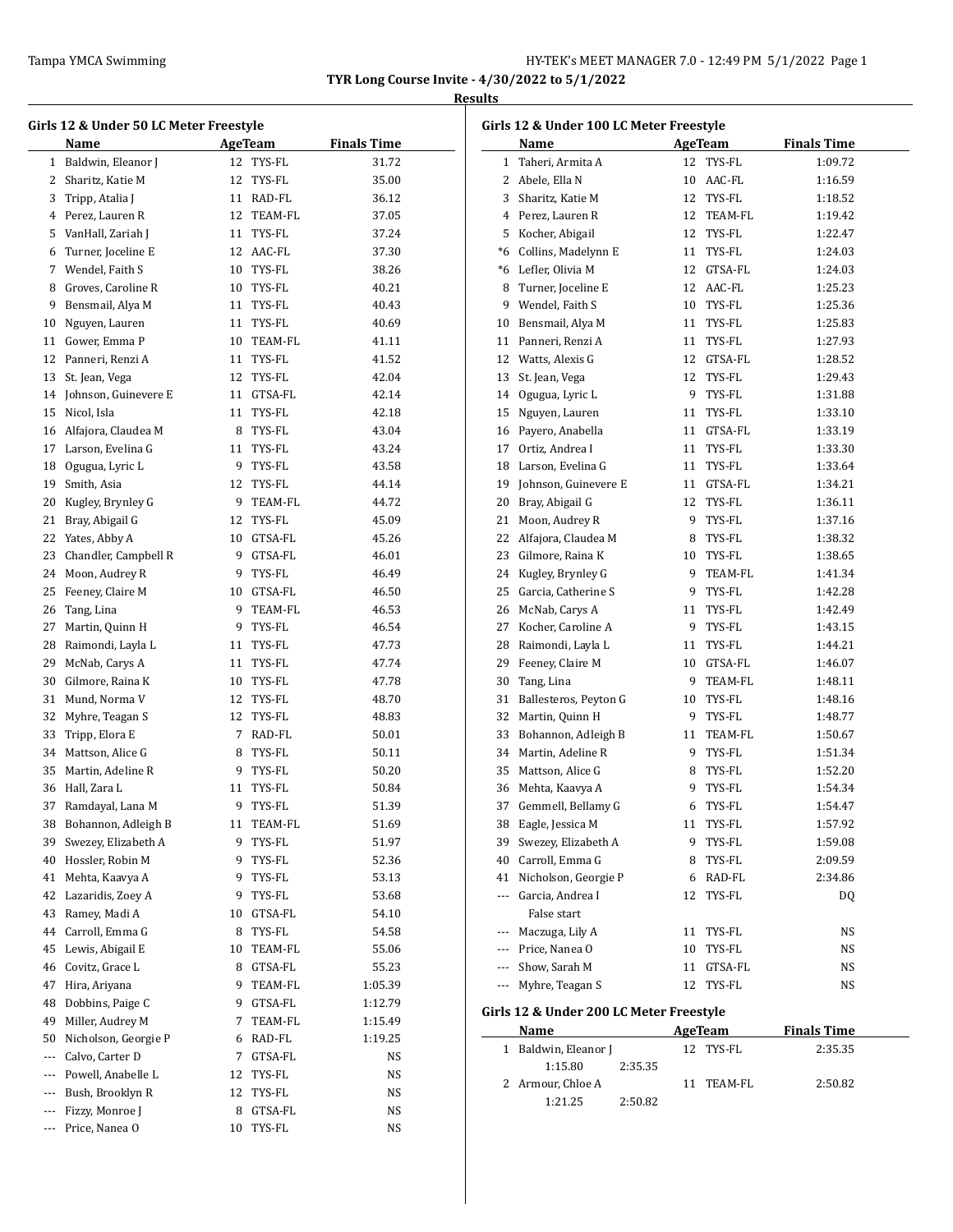### **Results**

|    | (Girls 12 & Under 200 LC Meter Freestyle) |         |    |            |                    |  |  |  |  |
|----|-------------------------------------------|---------|----|------------|--------------------|--|--|--|--|
|    | <b>Name</b>                               |         |    | AgeTeam    | <b>Finals Time</b> |  |  |  |  |
| 3  | Lefler, Olivia M                          |         |    | 12 GTSA-FL | 2:59.61            |  |  |  |  |
|    | 1:28.47                                   | 2:59.61 |    |            |                    |  |  |  |  |
| 4  | Bensmail, Alya M                          |         |    | 11 TYS-FL  | 3:06.71            |  |  |  |  |
|    | 1:27.88                                   | 3:06.71 |    |            |                    |  |  |  |  |
| 5. | VanHall, Avaliah J                        |         | 10 | TYS-FL     | 3:15.79            |  |  |  |  |
|    | 1:34.65                                   | 3:15.79 |    |            |                    |  |  |  |  |
| 6  | St. Jean, Vega                            |         |    | 12 TYS-FL  | 3:17.86            |  |  |  |  |
|    | 1:36.77                                   | 3:17.86 |    |            |                    |  |  |  |  |
|    | Kugley, Brynley G                         |         | 9  | TEAM-FL    | 3:39.35            |  |  |  |  |
|    | 1:43.06                                   | 3:39.35 |    |            |                    |  |  |  |  |

# **Girls 12 & Under 400 LC Meter Freestyle**

| <b>Name</b>        |         | AgeTeam   | <b>Finals Time</b> |  |
|--------------------|---------|-----------|--------------------|--|
| 1 Sharitz, Katie M |         | 12 TYS-FL | 6:00.28            |  |
| 1:25.22            | 2:58.44 | 4:32.57   | 6:00.28            |  |

### **Girls 12 & Under 50 LC Meter Backstroke**

 $\overline{a}$ 

|                | Name                   | <b>AgeTeam</b> |            | <b>Finals Time</b> |  |
|----------------|------------------------|----------------|------------|--------------------|--|
| $\mathbf{1}$   | Sharitz, Katie M       | 12             | TYS-FL     | 40.24              |  |
| $\overline{2}$ | VanHall, Zariah J      | 11             | TYS-FL     | 42.10              |  |
|                | 3 Abele, Ella N        |                | 10 AAC-FL  | 42.80              |  |
|                | 4 Gower, Emma P        | 10             | TEAM-FL    | 43.37              |  |
| 5              | Nguyen, Lauren         | 11             | TYS-FL     | 44.73              |  |
| 6              | Turner, Joceline E     | 12             | AAC-FL     | 45.11              |  |
| $7^{\circ}$    | Perez, Lauren R        | 12             | TEAM-FL    | 46.55              |  |
| 8              | Groves, Caroline R     |                | 10 TYS-FL  | 46.67              |  |
| 9              | VanHall, Avaliah J     |                | 10 TYS-FL  | 46.72              |  |
| 10             | St. Jean, Vega         |                | 12 TYS-FL  | 48.46              |  |
| 11             | Johnson, Guinevere E   | 11             | GTSA-FL    | 48.60              |  |
|                | 12 Larson, Evelina G   |                | 11 TYS-FL  | 49.26              |  |
|                | 13 Ogugua, Lyric L     | 9              | TYS-FL     | 49.43              |  |
|                | 14 Tripp, Atalia J     | 11             | RAD-FL     | 49.98              |  |
| 15             | Moon, Audrey R         | 9              | TYS-FL     | 50.40              |  |
|                | 16 Alfajora, Claudea M | 8              | TYS-FL     | 50.81              |  |
| 17             | Yates, Abby A          | 10             | GTSA-FL    | 50.87              |  |
| 18             | Nicol, Isla            | 11             | TYS-FL     | 52.04              |  |
| 19             | Smith, Asia            | 12             | TYS-FL     | 52.51              |  |
|                | 20 Wendel, Faith S     | 10             | TYS-FL     | 53.75              |  |
| 21             | Chandler, Campbell R   | 9              | GTSA-FL    | 54.37              |  |
| 22             | Gilmore, Raina K       | 10             | TYS-FL     | 54.55              |  |
| 23             | McNab, Carys A         | 11             | TYS-FL     | 55.15              |  |
|                | 24 Bray, Abigail G     | 12             | TYS-FL     | 55.53              |  |
| 25             | Martin, Adeline R      | 9              | TYS-FL     | 56.45              |  |
| 26             | Raimondi, Layla L      | 11             | TYS-FL     | 56.56              |  |
| 27             | Mehta, Kaavya A        | 9.             | TYS-FL     | 56.69              |  |
| 28             | Myhre, Teagan S        | 12             | TYS-FL     | 56.74              |  |
| 29             | Martin, Quinn H        | 9              | TYS-FL     | 56.99              |  |
| 30             | Bohannon, Adleigh B    | 11             | TEAM-FL    | 57.40              |  |
| 31             | Panneri, Renzi A       | 11             | TYS-FL     | 57.64              |  |
| 32             | Feeney, Claire M       |                | 10 GTSA-FL | 57.89              |  |
| 33             | Carroll, Emma G        |                | 8 TYS-FL   | 1:00.19            |  |
| 34             | Mund, Norma V          |                | 12 TYS-FL  | 1:00.68            |  |
| 35             | Hossler, Robin M       | 9              | TYS-FL     | 1:00.88            |  |
| 36             | Ramdayal, Lana M       | 9              | TYS-FL     | 1:00.99            |  |
| 37             | Hall, Zara L           | 11             | TYS-FL     | 1:01.74            |  |
| 38             | Ramey, Madi A          | 10             | GTSA-FL    | 1:02.11            |  |
|                |                        |                |            |                    |  |

| 39       | Swezey, Elizabeth A  | 9  | TYS-FL    | 1:03.00   |  |
|----------|----------------------|----|-----------|-----------|--|
| 40       | Tang, Lina           | 9  | TEAM-FL   | 1:03.19   |  |
| 41       | Tripp, Elora E       | 7  | RAD-FL    | 1:03.23   |  |
| 42       | Dobbins, Paige C     | 9  | GTSA-FL   | 1:03.32   |  |
| 43       | Lazaridis, Zoey A    | 9  | TYS-FL    | 1:05.91   |  |
| 44       | Hira, Ariyana        | 9  | TEAM-FL   | 1:06.47   |  |
| 45       | Covitz, Grace L      | 8  | GTSA-FL   | 1:07.97   |  |
| 46       | Nicholson, Georgie P | 6  | RAD-FL    | 1:14.14   |  |
| $\cdots$ | Powell, Anabelle L   | 12 | TYS-FL    | <b>NS</b> |  |
|          | Calvo, Carter D      | 7  | GTSA-FL   | <b>NS</b> |  |
|          | Price, Nanea O       | 10 | TYS-FL    | <b>NS</b> |  |
| $\cdots$ | Fizzy, Monroe J      | 8  | GTSA-FL   | <b>NS</b> |  |
|          | Bush, Brooklyn R     |    | 12 TYS-FL | <b>NS</b> |  |
|          | Show, Sarah M        | 11 | GTSA-FL   | <b>NS</b> |  |

# **Girls 12 & Under 100 LC Meter Backstroke**

|         | <u>Name</u>                               |    | <b>AgeTeam</b> | <b>Finals Time</b> |
|---------|-------------------------------------------|----|----------------|--------------------|
| 1       | Lefler, Olivia M                          | 12 | GTSA-FL        | 1:30.18            |
|         | 2 Sharitz, Katie M                        | 12 | TYS-FL         | 1:30.72            |
|         | 3 Perez, Lauren R                         | 12 | <b>TEAM-FL</b> | 1:37.74            |
|         | 4 Nguyen, Lauren                          |    | 11 TYS-FL      | 1:39.13            |
|         | 5 Gower, Emma P                           |    | 10 TEAM-FL     | 1:40.19            |
|         | 6 Bensmail, Alya M                        | 11 | TYS-FL         | 1:43.36            |
| 7       | Moon, Audrey R                            | 9  | TYS-FL         | 1:45.51            |
| 8       | Collins, Madelynn E                       | 11 | TYS-FL         | 1:46.64            |
| 9       | St. Jean, Vega                            | 12 | TYS-FL         | 1:48.68            |
| 10      | Alfajora, Claudea M                       | 8  | TYS-FL         | 1:50.55            |
| 11      | Ogugua, Lyric L                           | 9  | TYS-FL         | 1:53.38            |
| 12      | McNab, Carys A                            | 11 | TYS-FL         | 1:53.65            |
| 13      | Bray, Abigail G                           | 12 | TYS-FL         | 1:54.36            |
| 14      | Panneri, Renzi A                          | 11 | TYS-FL         | 1:55.90            |
| 15      | Wendel, Faith S                           | 10 | TYS-FL         | 1:58.80            |
| 16      | Gilmore, Raina K                          | 10 | TYS-FL         | 2:00.27            |
|         | 17 Feeney, Claire M                       |    | 10 GTSA-FL     | 2:01.88            |
|         | 18 Mehta, Kaavya A                        | 9  | TYS-FL         | 2:03.51            |
| 19      | Martin, Adeline R                         | 9  | TYS-FL         | 2:03.59            |
|         | 20 Bohannon, Adleigh B                    |    | 11 TEAM-FL     | 2:03.79            |
| 21      | Eagle, Jessica M                          | 11 | TYS-FL         | 2:04.84            |
| 22      | Kocher, Caroline A                        | 9  | TYS-FL         | 2:05.78            |
| 23      | Martin, Quinn H                           |    | 9 TYS-FL       | 2:11.58            |
|         | 24 Ballesteros, Peyton G                  | 10 | TYS-FL         | 2:16.82            |
| 25      | Carroll, Emma G                           | 8  | TYS-FL         | 2:30.20            |
| ---     | Kocher, Abigail                           | 12 | TYS-FL         | DQ                 |
|         | Delay initiating turn after past vertical |    |                |                    |
| ---     | Abele, Ella N                             |    | 10 AAC-FL      | DQ                 |
|         | Delay initiating turn after past vertical |    |                |                    |
|         | Ortiz, Andrea I                           | 11 | TYS-FL         | DQ                 |
|         | Delay initiating turn after past vertical |    |                |                    |
| ---     | Johnson, Guinevere E                      | 11 | GTSA-FL        | DQ                 |
|         | Delay initiating turn after past vertical |    |                |                    |
| <u></u> | Price, Nanea O                            | 10 | TYS-FL         | NS                 |
| ---     | Maczuga, Lily A                           | 11 | TYS-FL         | NS                 |
| ---     | Myhre, Teagan S                           | 12 | TYS-FL         | NS                 |
| ---     | Show, Sarah M                             |    | 11 GTSA-FL     | NS                 |
|         |                                           |    |                |                    |
|         | Girls 12 & Under 50 LC Meter Breaststroke |    |                |                    |
|         | Name                                      |    | AgeTeam        | <b>Finals Time</b> |

Taheri, Armita A 12 TYS-FL 41.10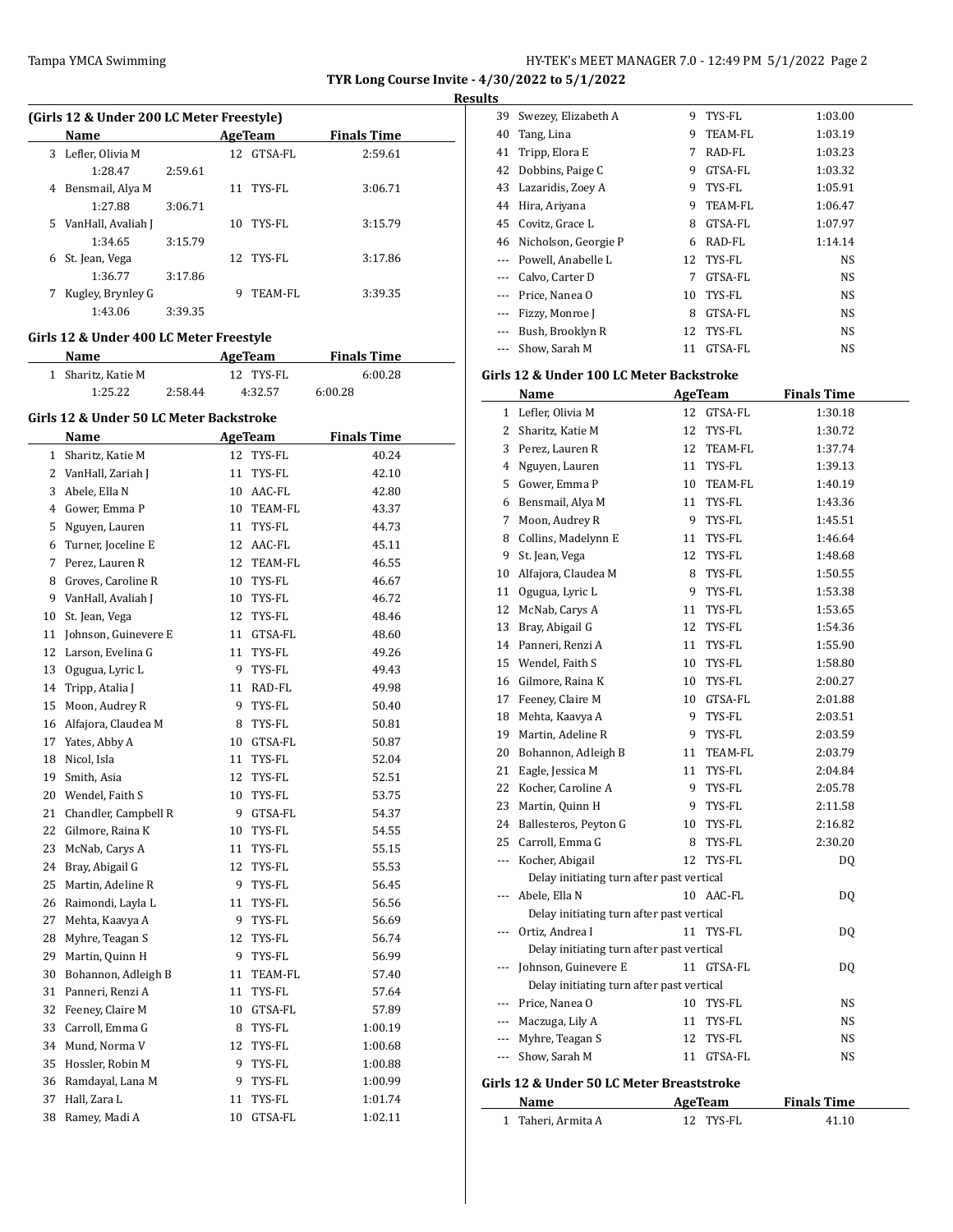--- Show, Sarah M 11 GTSA-FL NS

**TYR Long Course Invite - 4/30/2022 to 5/1/2022 Results**

| (Girls 12 & Under 50 LC Meter Breaststroke) |                                                |                |            |                    |  |  |
|---------------------------------------------|------------------------------------------------|----------------|------------|--------------------|--|--|
|                                             | Name                                           | <b>AgeTeam</b> |            | <b>Finals Time</b> |  |  |
| 2                                           | Tripp, Atalia J                                |                | 11 RAD-FL  | 49.56              |  |  |
| 3                                           | Nicol, Isla                                    | 11             | TYS-FL     | 49.85              |  |  |
| 4                                           | Smith, Asia                                    | 12             | TYS-FL     | 50.48              |  |  |
| 5                                           | Groves, Caroline R                             |                | 10 TYS-FL  | 52.03              |  |  |
|                                             | 6 Nguyen, Lauren                               |                | 11 TYS-FL  | 52.61              |  |  |
| 7                                           | Lefler, Olivia M                               |                | 12 GTSA-FL | 52.78              |  |  |
|                                             | 8 Feeney, Claire M                             |                | 10 GTSA-FL | 55.77              |  |  |
| 9                                           | Larson, Evelina G                              |                | 11 TYS-FL  | 56.36              |  |  |
| 10                                          | Lazaridis, Zoey A                              | 9              | TYS-FL     | 59.13              |  |  |
| 11                                          | Panneri, Renzi A                               |                | 11 TYS-FL  | 1:00.05            |  |  |
| 12                                          | Tang, Lina                                     | 9              | TEAM-FL    | 1:00.28            |  |  |
| 13                                          | Ogugua, Lyric L                                | 9              | TYS-FL     | 1:00.77            |  |  |
|                                             | 14 Perez, Lauren R                             | 12             | TEAM-FL    | 1:01.38            |  |  |
| 15                                          | Myhre, Teagan S                                | 12             | TYS-FL     | 1:01.43            |  |  |
| 16                                          | Hall, Zara L                                   | 11             | TYS-FL     | 1:02.45            |  |  |
| 17                                          | McNab, Carys A                                 | 11             | TYS-FL     | 1:04.80            |  |  |
|                                             | 18 Kugley, Brynley G                           | 9              | TEAM-FL    | 1:05.30            |  |  |
|                                             | 19 Chandler, Campbell R                        |                | 9 GTSA-FL  | 1:06.50            |  |  |
|                                             | 20 Lewis, Abigail E                            |                | 10 TEAM-FL | 1:06.58            |  |  |
|                                             | 21 Martin, Adeline R                           |                | 9 TYS-FL   | 1:08.99            |  |  |
|                                             | 22 Swezey, Elizabeth A                         |                | 9 TYS-FL   | 1:09.36            |  |  |
| 23                                          | Moon, Audrey R                                 |                | 9 TYS-FL   | 1:09.50            |  |  |
|                                             | 24 Covitz, Grace L                             |                | 8 GTSA-FL  | 1:10.66            |  |  |
| 25                                          | Ramdayal, Lana M                               |                | 9 TYS-FL   | 1:11.02            |  |  |
|                                             | 26 Mattson, Alice G                            | 8              | TYS-FL     | 1:12.64            |  |  |
| 27                                          | Bohannon, Adleigh B                            |                | 11 TEAM-FL | 1:13.00            |  |  |
| 28                                          | Hossler, Robin M                               | 9              | TYS-FL     | 1:14.70            |  |  |
| $\cdots$                                    | Johnson, Guinevere E<br>Scissors kick          | 11             | GTSA-FL    | DQ                 |  |  |
| ---                                         | Ramey, Madi A                                  | 10             | GTSA-FL    | DQ                 |  |  |
|                                             | Downward butterfly kick                        |                |            |                    |  |  |
| ---                                         | Nicholson, Georgie P                           |                | 6 RAD-FL   | DQ                 |  |  |
|                                             | Hands brought beyond the hipline during stroke |                |            |                    |  |  |
| ---                                         | Tripp, Elora E<br>Non-simultaneous arms        | 7              | RAD-FL     | DQ                 |  |  |
|                                             | Wendel, Faith S                                | 10             | TYS-FL     | DQ                 |  |  |
|                                             | Downward butterfly kick                        |                |            |                    |  |  |
| ---                                         | Martin, Quinn H                                | 9              | TYS-FL     | DQ                 |  |  |
|                                             | Downward butterfly kick                        |                |            |                    |  |  |
| ---                                         | Alfajora, Claudea M                            | 8              | TYS-FL     | DQ                 |  |  |
|                                             | Downward butterfly kick                        |                |            |                    |  |  |
| ---                                         | Bray, Abigail G                                | 12             | TYS-FL     | DQ                 |  |  |
|                                             | Non-simultaneous arms                          |                |            |                    |  |  |
| ---                                         | Miller, Audrey M                               | 7              | TEAM-FL    | DQ                 |  |  |
|                                             | Non-simultaneous arms                          |                |            |                    |  |  |
| ---                                         | Raimondi, Layla L                              | 11             | TYS-FL     | DQ                 |  |  |
|                                             | Hands brought beyond the hipline during stroke |                |            |                    |  |  |
|                                             | Gilmore, Raina K                               | 10             | TYS-FL     | DQ                 |  |  |
|                                             | <b>Alternating Kick</b>                        |                |            |                    |  |  |
| ---                                         | Mehta, Kaavya A                                | 9              | TYS-FL     | DQ                 |  |  |
|                                             | Downward butterfly kick                        |                |            |                    |  |  |
|                                             | --- Price, Nanea O                             | 10             | TYS-FL     | NS                 |  |  |
|                                             | --- Calvo, Carter D                            | 7              | GTSA-FL    | NS                 |  |  |
|                                             | --- Powell, Anabelle L                         | 12             | TYS-FL     | NS                 |  |  |
| ---                                         | Bush, Brooklyn R                               | 12             | TYS-FL     | NS                 |  |  |
| ---                                         | Fizzy, Monroe J                                | 8              | GTSA-FL    | NS                 |  |  |

| Girls 12 & Under 100 LC Meter Breaststroke |                                                               |    |                |                    |  |  |  |
|--------------------------------------------|---------------------------------------------------------------|----|----------------|--------------------|--|--|--|
|                                            | Name                                                          |    | AgeTeam        | <b>Finals Time</b> |  |  |  |
|                                            | 1 Taheri, Armita A                                            |    | 12 TYS-FL      | 1:30.25            |  |  |  |
|                                            | 2 Kocher, Abigail                                             | 12 | TYS-FL         | 1:45.70            |  |  |  |
|                                            | 3 Nguyen, Lauren                                              |    | 11 TYS-FL      | 1:55.77            |  |  |  |
|                                            | 4 Collins, Madelynn E                                         |    | 11 TYS-FL      | 1:55.81            |  |  |  |
| 5                                          | Kocher, Caroline A                                            |    | 9 TYS-FL       | 2:03.71            |  |  |  |
|                                            | 6 Tang, Lina                                                  | 9  | TEAM-FL        | 2:07.45            |  |  |  |
|                                            | 7 Larson, Evelina G                                           |    | 11 TYS-FL      | 2:07.65            |  |  |  |
|                                            | 8 Ballesteros, Peyton G                                       |    | 10 TYS-FL      | 2:11.72            |  |  |  |
|                                            | 9 Payero, Anabella                                            |    | 11 GTSA-FL     | 2:13.11            |  |  |  |
|                                            | 10 Kugley, Brynley G                                          |    | 9 TEAM-FL      | 2:13.15            |  |  |  |
|                                            | 11 Alfajora, Claudea M                                        |    | 8 TYS-FL       | 2:14.44            |  |  |  |
|                                            | 12 Ogugua, Lyric L                                            | 9  | TYS-FL         | 2:15.95            |  |  |  |
|                                            | 13 Watts, Alexis G                                            |    | 12 GTSA-FL     | 2:16.00            |  |  |  |
|                                            | 14 Gilmore, Raina K                                           | 10 | TYS-FL         | 2:20.42            |  |  |  |
|                                            | 15 Garcia, Andrea I                                           |    | 12 TYS-FL      | 2:22.22            |  |  |  |
|                                            | 16 Swezey, Elizabeth A                                        |    | 9 TYS-FL       | 2:34.21            |  |  |  |
|                                            |                                                               |    |                | 2:45.98            |  |  |  |
|                                            | 17 Gemmell, Bellamy G                                         | 6  | TYS-FL         |                    |  |  |  |
|                                            | --- Garcia, Catherine S                                       | 9  | TYS-FL         | DQ                 |  |  |  |
|                                            | One hand touch                                                |    |                |                    |  |  |  |
|                                            | --- Raimondi, Layla L                                         | 11 | TYS-FL         | DQ                 |  |  |  |
|                                            | One hand touch                                                |    |                |                    |  |  |  |
| $---$                                      | St. Jean, Vega                                                |    | 12 TYS-FL      | DQ                 |  |  |  |
|                                            | Shoulders not at or past vertical towards breast off the wall |    |                |                    |  |  |  |
|                                            | --- Nicholson, Georgie P                                      |    | 6 RAD-FL       | DQ                 |  |  |  |
|                                            | Hands brought beyond the hipline during stroke                |    |                |                    |  |  |  |
|                                            | --- Maczuga, Lily A                                           | 11 | TYS-FL         | NS                 |  |  |  |
| $---$                                      | Myhre, Teagan S                                               |    | 12 TYS-FL      | NS                 |  |  |  |
|                                            | Girls 12 & Under 50 LC Meter Butterfly                        |    |                |                    |  |  |  |
|                                            | Name                                                          |    | AgeTeam        | <b>Finals Time</b> |  |  |  |
|                                            | 1 Abele, Ella N                                               |    | 10 AAC-FL      | 37.08              |  |  |  |
|                                            | 2 Perez, Lauren R                                             |    | 12 TEAM-FL     | 40.61              |  |  |  |
|                                            | 3 Lefler, Olivia M                                            |    | 12 GTSA-FL     | 42.94              |  |  |  |
|                                            | 4 Bensmail, Alya M                                            |    | 11 TYS-FL      | 43.19              |  |  |  |
|                                            | 5 Turner, Joceline E                                          |    | 12 AAC-FL      | 44.20              |  |  |  |
|                                            | 6 Gower, Emma P                                               |    | 10 TEAM-FL     | 48.16              |  |  |  |
| 7                                          | Wendel, Faith S                                               | 10 | TYS-FL         | 49.38              |  |  |  |
| 8                                          | Larson, Evelina G                                             | 11 | TYS-FL         | 49.47              |  |  |  |
| 9                                          | Garcia, Andrea I                                              | 12 | TYS-FL         | 52.41              |  |  |  |
| 10                                         | Watts, Alexis G                                               | 12 | GTSA-FL        | 54.77              |  |  |  |
| 11                                         | Panneri, Renzi A                                              | 11 | TYS-FL         | 55.49              |  |  |  |
|                                            |                                                               |    |                |                    |  |  |  |
|                                            | 12 Moon, Audrey R                                             | 9. | TYS-FL         | 55.60              |  |  |  |
|                                            | 13 Payero, Anabella                                           | 11 | GTSA-FL        | 55.72              |  |  |  |
|                                            | 14 McNab, Carys A                                             | 11 | TYS-FL         | 56.63              |  |  |  |
| 15                                         | Feeney, Claire M                                              | 10 | GTSA-FL        | 59.15              |  |  |  |
|                                            | 16 Tang, Lina                                                 | 9. | <b>TEAM-FL</b> | 1:03.54            |  |  |  |
| 17                                         | Swezey, Elizabeth A                                           | 9  | TYS-FL         | 1:09.25            |  |  |  |
|                                            | 18 Gemmell, Bellamy G                                         | 6  | TYS-FL         | 1:11.69            |  |  |  |
| 19                                         | Raimondi, Layla L                                             | 11 | TYS-FL         | 1:16.51            |  |  |  |
| ---                                        | Eagle, Jessica M                                              | 11 | TYS-FL         | DQ                 |  |  |  |
|                                            |                                                               |    |                |                    |  |  |  |
|                                            | Arms underwater recovery                                      |    |                |                    |  |  |  |
| ---                                        | Taheri, Armita A                                              | 12 | TYS-FL         | DQ                 |  |  |  |
|                                            | False start                                                   |    |                |                    |  |  |  |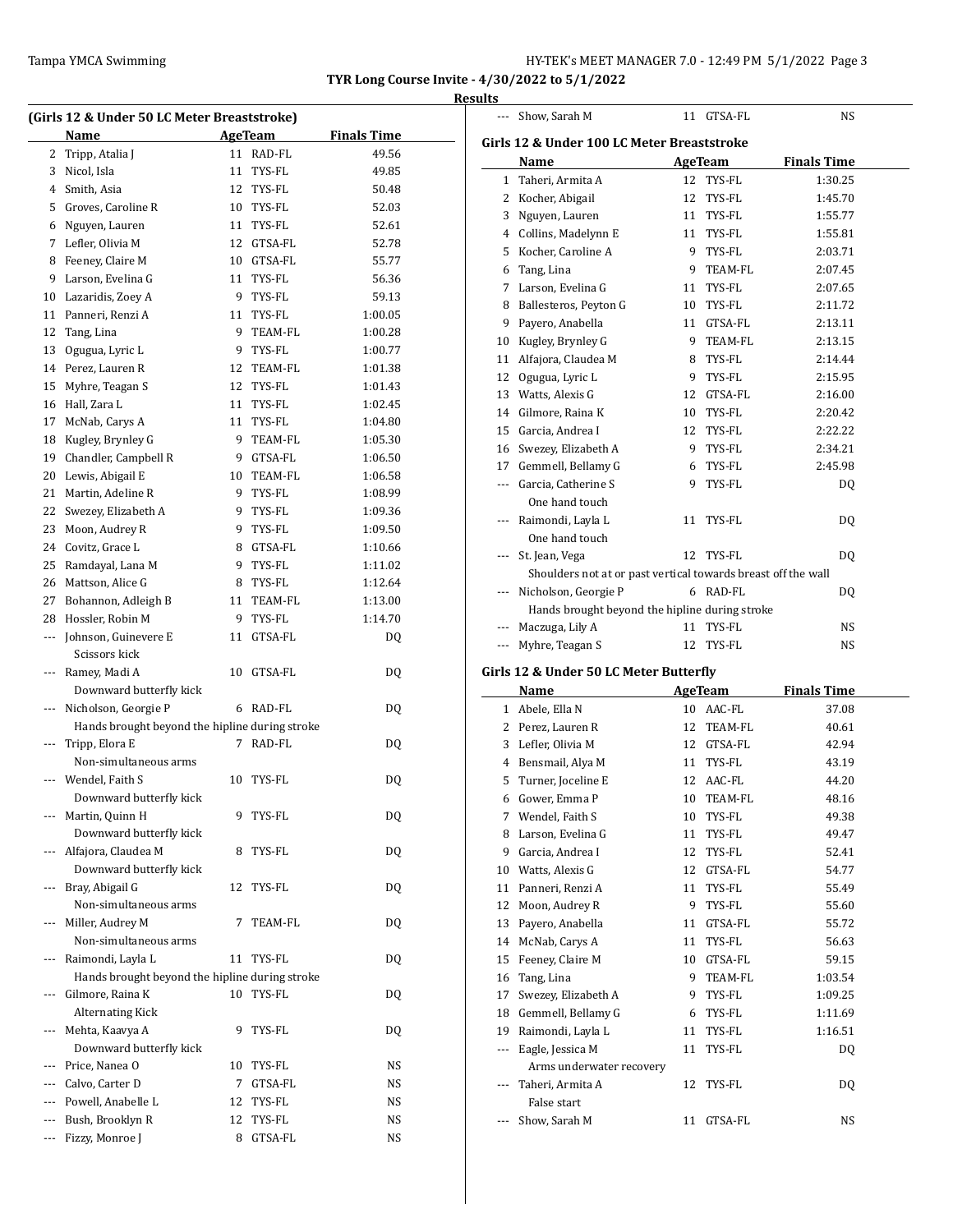### **Results**

|              | (Girls 12 & Under 50 LC Meter Butterfly) |         |     |            |                    |  |  |  |
|--------------|------------------------------------------|---------|-----|------------|--------------------|--|--|--|
|              | Name                                     |         |     | AgeTeam    | <b>Finals Time</b> |  |  |  |
|              | Price, Nanea O                           |         | 10  | TYS-FL     | NS.                |  |  |  |
|              | Girls 12 & Under 100 LC Meter Butterfly  |         |     |            |                    |  |  |  |
|              | Name                                     |         |     | AgeTeam    | <b>Finals Time</b> |  |  |  |
| 1            | Taheri, Armita A                         |         |     | 12 TYS-FL  | 1:22.80            |  |  |  |
| 2            | Baldwin, Eleanor J                       |         | 12  | TYS-FL     | 1:24.53            |  |  |  |
| 3            | Armour, Chloe A                          |         | 11  | TEAM-FL    | 1:27.07            |  |  |  |
| 4            | Abele, Ella N                            |         | 10  | AAC-FL     | 1:33.62            |  |  |  |
| 5            | Bensmail, Alya M                         |         | 11  | TYS-FL     | 1:38.45            |  |  |  |
| 6            | Lefler, Olivia M                         |         |     | 12 GTSA-FL | 1:41.40            |  |  |  |
| 7            | Turner, Joceline E                       |         |     | 12 AAC-FL  | 1:56.44            |  |  |  |
|              | Girls 12 & Under 200 LC Meter IM         |         |     |            |                    |  |  |  |
|              | Name                                     |         |     | AgeTeam    | <b>Finals Time</b> |  |  |  |
| $\mathbf{1}$ | Taheri, Armita A                         |         |     | 12 TYS-FL  | 2:57.32            |  |  |  |
|              | 1:29.71                                  | 2:57.32 |     |            |                    |  |  |  |
| 2            | Abele, Ella N                            |         | 10. | AAC-FL     | 3:15.06            |  |  |  |
|              | 1:35.35                                  | 3:15.06 |     |            |                    |  |  |  |

|    | 1:35.35             | 3:15.06 |    |            |         |
|----|---------------------|---------|----|------------|---------|
| 3  | Armour, Chloe A     |         |    | 11 TEAM-FL | 3:17.71 |
|    | 1:32.57             | 3:17.71 |    |            |         |
|    | 4 VanHall, Zariah J |         | 11 | TYS-FL     | 3:19.41 |
|    | 1:35.49             | 3:19.41 |    |            |         |
| 5. | Sharitz, Katie M    |         |    | 12 TYS-FL  | 3:21.84 |
|    | 1:36.39             | 3:21.84 |    |            |         |
| 6  | VanHall, Avaliah J  |         | 10 | TYS-FL     | 3:40.41 |
|    | 1:52.02             | 3:40.41 |    |            |         |
| 7  | Yates, Abby A       |         | 10 | GTSA-FL    | 4:35.83 |
|    | 2:08.40             | 4:35.83 |    |            |         |
|    | Show. Sarah M       |         | 11 | GTSA-FL    | NS      |

### **Women 13 & Over 50 LC Meter Freestyle**

|    | Name                  |    | <b>AgeTeam</b> | <b>Finals Time</b> |
|----|-----------------------|----|----------------|--------------------|
| 1  | Sayag, Isabel R       | 15 | AAC-FL         | 28.97              |
| 2  | Destrade, Bella N     | 14 | AAC-FL         | 29.46              |
| 3  | Gates, Soleil E       | 15 | TYS-FL         | 30.89              |
| 4  | Trump, Layla G        | 16 | RAD-FL         | 31.44              |
| 5  | Hageman, Megan M      | 14 | AAC-FL         | 31.49              |
| 6  | Provenzano, Erin R    | 18 | RAD-FL         | 31.63              |
| 7  | LaBohn, Alexandra     | 15 | TYS-FL         | 31.99              |
| 8  | Scott, Bailey E       | 16 | TYS-FL         | 32.79              |
| 9  | Tucker, Lucey L       | 14 | TYS-FL         | 33.30              |
| 10 | Salgado, Catalina J   | 16 | AAC-FL         | 33.38              |
| 11 | Maniscalco, Addison L | 14 | AAC-FL         | 33.48              |
| 12 | Trujillo, Gianna      | 14 | TYS-FL         | 33.76              |
| 13 | Mansur, Malika N      | 16 | TYS-FL         | 34.15              |
| 14 | Walker, Michaela      | 16 | UN-FL          | 34.31              |
| 15 | Sonawane, Awani       | 13 | TYS-FL         | 34.98              |
| 16 | Gerhardt, Sofia E     | 13 | TYS-FL         | 35.13              |
| 17 | Solak, Jasia D        | 14 | AAC-FL         | 35.15              |
| 18 | McCambridge, Reese A  | 14 | AAC-FL         | 35.36              |
| 19 | Granados, Luciana M   | 16 | TYS-FL         | 35.61              |
| 20 | Waters, Elizabeth R   | 13 | RAD-FL         | 36.17              |
| 21 | Hakola, Abigail M     | 15 | GTSA-FL        | 36.32              |
| 22 | Bowers, Zoie A        | 13 | TYS-FL         | 37.30              |
| 23 | Gentner, Claire L     | 14 | TYS-FL         | 37.31              |
| 24 | Mover, Allison M      | 15 | TYS-FL         | 37.38              |
| 25 | Russell. Ellen H      | 14 | GTSA-FL        | 37.70              |

| 26       | Cashman, Kate M      | 14 | AAC-FL    | 37.72 |
|----------|----------------------|----|-----------|-------|
| 27       | Bray, Shelby L       | 14 | TYS-FL    | 37.77 |
| 28       | Granados, Sofia A    | 13 | TYS-FL    | 37.96 |
| 29       | Winter, Alexandra C  |    | 15 TYS-FL | 39.48 |
| 30       | Mayorga, Giselle     | 16 | RAD-FL    | 40.41 |
| 31       | Leamy, Elie          | 13 | TYS-FL    | 40.78 |
| 32       | Thompson, Camille R  | 14 | GTSA-FL   | 41.75 |
| 33       | Bell, Kamila M       | 16 | TYS-FL    | 43.68 |
| 34       | Brito, Elianne Y     | 15 | GTSA-FL   | 44.66 |
| 35       | Spencer, Lexie G     | 14 | RAD-FL    | 46.05 |
|          | Purcell, Katie E     |    | 14 TYS-FL | DQ    |
|          | False start          |    |           |       |
|          | Satterfield, Gemma E | 13 | GTSA-FL   | NS    |
| $\cdots$ | Callahan, Grace H    | 15 | AAC-FL    | NS    |
|          | Alfajora, Reese D    | 14 | TYS-FL    | NS    |
|          | Huls, Riley J        | 14 | GTSA-FL   | NS    |

# **Women 13 & Over 100 LC Meter Freestyle**

|              | Name                     |    | <b>AgeTeam</b> | <b>Finals Time</b> |  |
|--------------|--------------------------|----|----------------|--------------------|--|
| $\mathbf{1}$ | Beede, Brooke B          |    | 16 AAC-FL      | 1:02.40            |  |
|              | 2 Cannella, Ashlin M     | 16 | AAC-FL         | 1:04.78            |  |
| 3            | Destrade, Bella N        | 14 | AAC-FL         | 1:05.87            |  |
| 4            | Edwards, Ava A           | 16 | AAC-FL         | 1:06.79            |  |
| 5            | Purcell, Katie E         | 14 | TYS-FL         | 1:07.80            |  |
| 6            | Hahm, Abigail E          | 16 | TYS-FL         | 1:08.02            |  |
| 7            | Gates, Soleil E          | 15 | TYS-FL         | 1:08.12            |  |
| 8            | Hageman, Megan M         | 14 | AAC-FL         | 1:08.43            |  |
| 9            | Provenzano, Erin R       | 18 | RAD-FL         | 1:11.97            |  |
| 10           | Maniscalco, Addison L    | 14 | AAC-FL         | 1:12.23            |  |
| 11           | Henry, Lexi R            | 14 | TYS-FL         | 1:12.75            |  |
| 12           | Tucker, Lucey L          | 14 | TYS-FL         | 1:13.85            |  |
| 13           | Trujillo, Gianna         | 14 | TYS-FL         | 1:15.31            |  |
| 14           | Pisowicz, Baylinn D      | 14 | TYS-FL         | 1:15.53            |  |
| 15           | Salgado, Catalina J      | 16 | AAC-FL         | 1:15.67            |  |
| 16           | Solak, Jasia D           | 14 | AAC-FL         | 1:16.37            |  |
| 17           | Mendenhall, Meredith C   | 14 | TYS-FL         | 1:16.42            |  |
|              | 18 Mansur, Malika N      | 16 | TYS-FL         | 1:17.34            |  |
|              | 19 Sonawane, Awani       | 13 | TYS-FL         | 1:17.79            |  |
| 20           | McCambridge, Reese A     | 14 | AAC-FL         | 1:18.50            |  |
| 21           | Waters, Elizabeth R      | 13 | RAD-FL         | 1:18.58            |  |
| 22           | Moyer, Allison M         | 15 | TYS-FL         | 1:19.12            |  |
| 23           | Bray, Shelby L           | 14 | TYS-FL         | 1:19.80            |  |
|              | 24 Wood, Leah J          | 14 | TYS-FL         | 1:20.27            |  |
| 25           | Bachan, Sara A           | 15 | GTSA-FL        | 1:22.04            |  |
|              | 26 Gentner, Claire L     | 14 | TYS-FL         | 1:22.19            |  |
| 27           | Cashman, Kate M          | 14 | AAC-FL         | 1:22.35            |  |
|              | 28 Granados, Sofia A     | 13 | TYS-FL         | 1:23.97            |  |
| 29           | Hakola, Abigail M        | 15 | GTSA-FL        | 1:23.98            |  |
| 30           | Mayorga, Giselle         | 16 | RAD-FL         | 1:29.61            |  |
| 31           | Leamy, Elie              | 13 | TYS-FL         | 1:30.47            |  |
| 32           | Winter, Alexandra C      | 15 | TYS-FL         | 1:30.93            |  |
| 33           | Thompson, Camille R      | 14 | GTSA-FL        | 1:36.91            |  |
| 34           | Bell, Kamila M           | 16 | TYS-FL         | 1:38.35            |  |
| 35           | Brito, Elianne Y         | 15 | GTSA-FL        | 1:44.31            |  |
|              | 36 Spencer, Lexie G      | 14 | RAD-FL         | 1:45.02            |  |
|              | --- Satterfield, Gemma E | 13 | GTSA-FL        | NS                 |  |
|              | --- Fulmer, Lana L       | 14 | TYS-FL         | NS                 |  |
| $\cdots$     | Russell, Ellen H         | 14 | GTSA-FL        | NS                 |  |
|              |                          |    |                |                    |  |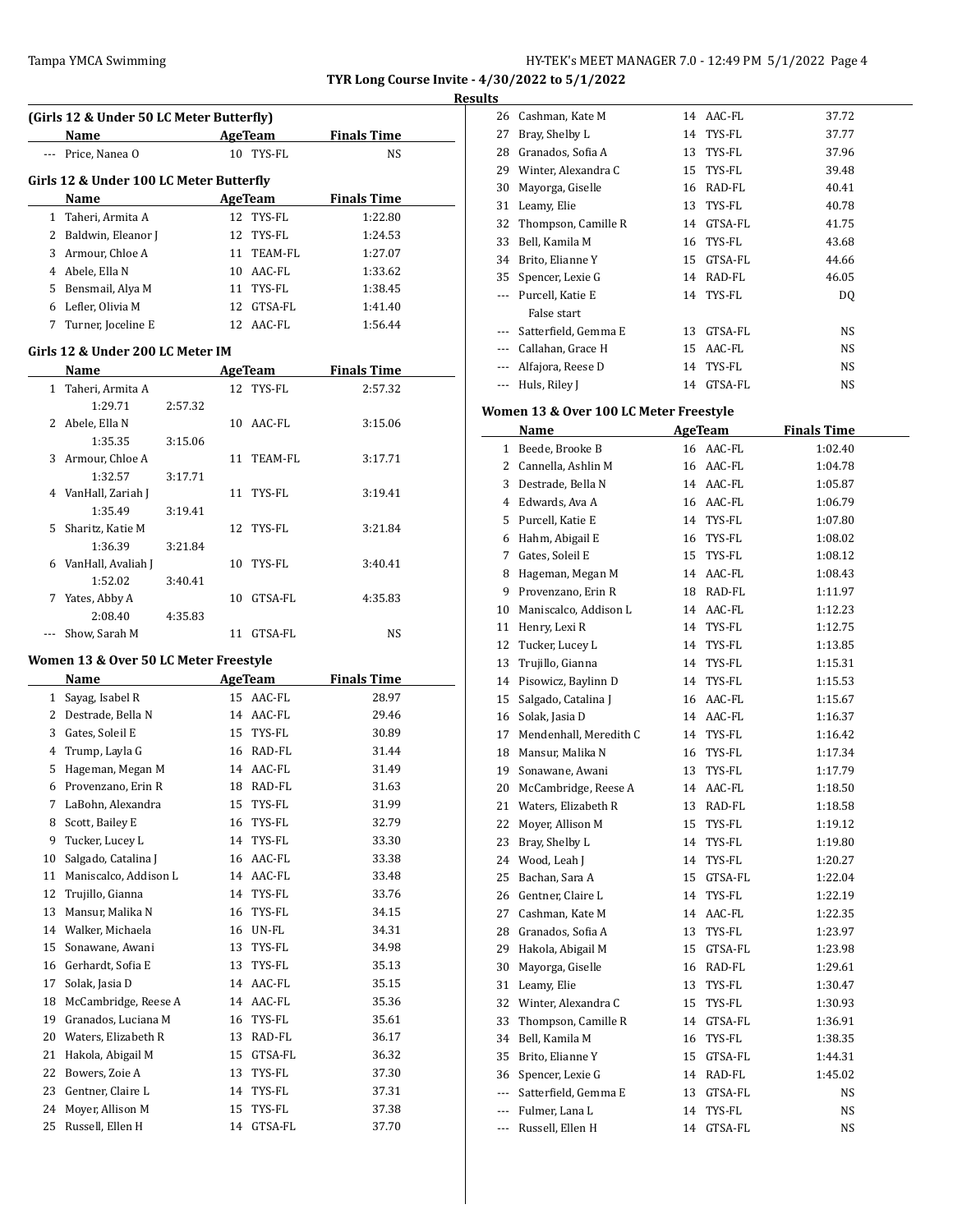# Tampa YMCA Swimming Tampa YMCA Swimming Tampa YMCA Swimming Function of the HY-TEK's MEET MANAGER 7.0 - 12:49 PM 5/1/2022 Page 5

27 Bell, Kamila M 16 TYS-FL 3:32.46

**TYR Long Course Invite - 4/30/2022 to 5/1/2022**

**Results**

 $\overline{\phantom{0}}$ 

|    | (Women 13 & Over 100 LC Meter Freestyle) |         |    |                |                    |  |
|----|------------------------------------------|---------|----|----------------|--------------------|--|
|    | Name                                     |         |    | AgeTeam        | <b>Finals Time</b> |  |
|    | --- Maczuga, McKenna A                   |         |    | 14 TYS-FL      | NS                 |  |
|    | --- Alfajora, Reese D                    |         |    | 14 TYS-FL      | NS                 |  |
|    |                                          |         |    |                |                    |  |
|    | Women 13 & Over 200 LC Meter Freestyle   |         |    |                |                    |  |
|    | Name                                     |         |    | <b>AgeTeam</b> | <b>Finals Time</b> |  |
|    | 1 Beede, Brooke B                        |         |    | 16 AAC-FL      | 2:12.94            |  |
|    | 1:05.63                                  | 2:12.94 |    |                |                    |  |
| 2  | Sayag, Isabel R                          |         |    | 15 AAC-FL      | 2:16.06            |  |
|    | 1:06.92                                  | 2:16.06 |    |                |                    |  |
| 3  | Cannella, Ashlin M                       |         |    | 16 AAC-FL      | 2:22.11            |  |
|    | 1:09.58                                  | 2:22.11 |    |                |                    |  |
|    | 4 Hahm, Abigail E                        |         |    | 16 TYS-FL      | 2:24.19            |  |
|    | 1:09.81                                  | 2:24.19 |    |                |                    |  |
| 5  | Destrade, Bella N                        |         |    | 14 AAC-FL      | 2:24.99            |  |
|    | 1:09.79                                  | 2:24.99 |    |                |                    |  |
| 6  | Alfajora, Reese D                        |         |    | 14 TYS-FL      | 2:26.48            |  |
|    | 1:10.92                                  | 2:26.48 |    |                |                    |  |
| 7  | LaBohn, Alexandra                        |         |    | 15 TYS-FL      | 2:26.54            |  |
|    | 1:11.89                                  |         |    |                |                    |  |
|    |                                          | 2:26.54 |    |                |                    |  |
| 8  | Scott, Bailey E                          |         |    | 16 TYS-FL      | 2:26.57            |  |
|    | 1:11.06                                  | 2:26.57 |    |                |                    |  |
| 9  | Purcell, Katie E                         |         |    | 14 TYS-FL      | 2:27.40            |  |
|    | 1:10.82                                  | 2:27.40 |    |                |                    |  |
| 10 | Hageman, Megan M                         |         |    | 14 AAC-FL      | 2:33.22            |  |
|    | 1:15.22                                  | 2:33.22 |    |                |                    |  |
|    | 11 Johnson, Kate L                       |         |    | 13 TYS-FL      | 2:36.51            |  |
|    | 1:17.46                                  | 2:36.51 |    |                |                    |  |
|    | 12 Maniscalco, Addison L                 |         |    | 14 AAC-FL      | 2:36.92            |  |
|    | 1:15.82                                  | 2:36.92 |    |                |                    |  |
| 13 | Groves, Abigail E                        |         |    | 14 TYS-FL      | 2:45.30            |  |
|    | 1:20.47                                  | 2:45.30 |    |                |                    |  |
| 14 | Solak, Jasia D                           |         |    | 14 AAC-FL      | 2:46.26            |  |
|    | 1:20.15                                  | 2:46.26 |    |                |                    |  |
| 15 | Tucker, Lucey L                          |         |    | 14 TYS-FL      | 2:47.34            |  |
|    | 1:19.78                                  | 2:47.34 |    |                |                    |  |
|    | 16 Moyer, Allison M                      |         |    | 15 TYS-FL      | 2:47.61            |  |
| 17 | Anderson, Cora L                         |         | 16 | TYS-FL         | 2:50.24            |  |
|    | 1:22.33                                  | 2:50.24 |    |                |                    |  |
|    | 18 Bray, Shelby L                        |         |    | 14 TYS-FL      | 2:50.36            |  |
|    | 1:22.61                                  | 2:50.36 |    |                |                    |  |
| 19 | Sonawane, Awani                          |         |    | 13 TYS-FL      | 2:52.94            |  |
|    | 1:22.41                                  | 2:52.94 |    |                |                    |  |
| 20 | Granados, Luciana M                      |         |    | 16 TYS-FL      | 2:54.03            |  |
|    | 1:24.44                                  | 2:54.03 |    |                |                    |  |
| 21 | McCambridge, Reese A                     |         |    | 14 AAC-FL      | 2:54.97            |  |
|    | 1:27.14                                  | 2:54.97 |    |                |                    |  |
|    | 22 Cashman, Kate M                       |         |    | 14 AAC-FL      | 3:00.06            |  |
|    | 1:27.50                                  | 3:00.06 |    |                |                    |  |
|    | 23 Bachan, Sara A                        |         |    | 15 GTSA-FL     | 3:02.48            |  |
|    | 1:25.16                                  | 3:02.48 |    |                |                    |  |
|    | 24 Granados, Sofia A                     |         |    | 13 TYS-FL      | 3:08.03            |  |
|    | 1:28.46                                  | 3:08.03 |    |                |                    |  |
| 25 | Winter, Alexandra C                      |         |    | 15 TYS-FL      | 3:16.57            |  |
|    | 1:33.09                                  | 3:16.57 |    |                |                    |  |
| 26 | Tipton, Laura K                          |         |    | 14 TYS-FL      | 3:19.55            |  |
|    | 1:30.69                                  | 3:19.55 |    |                |                    |  |
|    |                                          |         |    |                |                    |  |

|        | 1:46.77<br>3:32.46                                                                                              |    |                |                    |  |
|--------|-----------------------------------------------------------------------------------------------------------------|----|----------------|--------------------|--|
|        | 28 Spencer, Lexie G                                                                                             |    | 14 RAD-FL      | 3:48.02            |  |
|        | --- Sanchez, Constanza C                                                                                        |    | 16 RAD-FL      | NS                 |  |
|        | --- Tindoll, Emery F                                                                                            |    | 14 GTSA-FL     | NS                 |  |
| ---    | Hakola, Abigail M                                                                                               |    | 15 GTSA-FL     | NS                 |  |
|        | Women 13 & Over 50 LC Meter Backstroke                                                                          |    |                |                    |  |
|        |                                                                                                                 |    |                |                    |  |
|        | Name and the state of the state of the state of the state of the state of the state of the state of the state o |    | <b>AgeTeam</b> | <b>Finals Time</b> |  |
| 1      | Callahan, Grace H                                                                                               |    | 15 AAC-FL      | 36.49              |  |
| 2      | Hageman, Megan M                                                                                                |    | 14 AAC-FL      | 37.12              |  |
| 3      | Provenzano, Erin R                                                                                              |    | 18 RAD-FL      | 38.36              |  |
| 4      | Johnson, Kate L                                                                                                 |    | 13 TYS-FL      | 39.03              |  |
| 5      | Mansur, Malika N                                                                                                |    | 16 TYS-FL      | 40.03              |  |
| 6      | O'Connor, Sara C                                                                                                |    | 17 AAC-FL      | 40.63              |  |
| 7      | Waters, Elizabeth R                                                                                             |    | 13 RAD-FL      | 41.24              |  |
| 8      | Granados, Luciana M                                                                                             |    | 16 TYS-FL      | 43.36              |  |
| 9      | Solak, Jasia D                                                                                                  |    | 14 AAC-FL      | 43.43              |  |
| 10     | Bachan, Sara A                                                                                                  |    | 15 GTSA-FL     | 43.52              |  |
| 11     | McCambridge, Reese A                                                                                            |    | 14 AAC-FL      | 43.64              |  |
| 12     | Granados, Sofia A                                                                                               |    | 13 TYS-FL      | 44.43              |  |
| 13     | Cashman, Kate M                                                                                                 |    | 14 AAC-FL      | 44.73              |  |
|        | 14 Bray, Shelby L                                                                                               |    | 14 TYS-FL      | 46.74              |  |
| 15     | Winter, Alexandra C                                                                                             |    | 15 TYS-FL      | 47.17              |  |
| 16     | Leamy, Elie                                                                                                     |    | 13 TYS-FL      | 48.92              |  |
| 17     | Tipton, Laura K                                                                                                 |    | 14 TYS-FL      | 49.60              |  |
| 18     | Bell, Kamila M                                                                                                  |    | 16 TYS-FL      | 50.01              |  |
| 19     | Satterfield, Gemma E                                                                                            |    | 13 GTSA-FL     | 52.99              |  |
| 20     | Russell, Ellen H                                                                                                |    | 14 GTSA-FL     | 53.05              |  |
| 21     | Spencer, Lexie G                                                                                                |    | 14 RAD-FL      | 53.27              |  |
| 22     | Thompson, Camille R                                                                                             |    | 14 GTSA-FL     | 57.24              |  |
| 23     | Brito, Elianne Y                                                                                                |    | 15 GTSA-FL     | 57.38              |  |
| ---    | Trump, Layla G                                                                                                  |    | 16 RAD-FL      | DQ                 |  |
|        | Completely submerged prior to turn or finish                                                                    |    |                |                    |  |
| ---    | Maniscalco, Addison L                                                                                           |    | 14 AAC-FL      | DQ                 |  |
|        | Shoulders past vertical toward breast                                                                           |    |                |                    |  |
| ---    | Hakola, Abigail M                                                                                               |    | 15 GTSA-FL     | NS                 |  |
| ---    | Tindoll, Emery F                                                                                                |    | 14 GTSA-FL     | NS                 |  |
|        | Women 13 & Over 100 LC Meter Backstroke                                                                         |    |                |                    |  |
|        | Name                                                                                                            |    | AgeTeam        | <b>Finals Time</b> |  |
| 1      | Beede, Brooke B                                                                                                 | 16 | AAC-FL         | 1:12.07            |  |
| 2      | Cannella, Ashlin M                                                                                              | 16 | AAC-FL         | 1:16.30            |  |
| 3      | Hahm, Abigail E                                                                                                 | 16 | TYS-FL         | 1:17.37            |  |
| 4      | Hageman, Megan M                                                                                                | 14 | AAC-FL         |                    |  |
|        | Gates, Soleil E                                                                                                 |    |                | 1:21.11            |  |
| 5<br>6 |                                                                                                                 | 15 | TYS-FL         | 1:21.94            |  |
|        | Edwards, Ava A                                                                                                  | 16 | AAC-FL         | 1:22.50            |  |
| 7      | Moyer, Allison M<br>Purcell, Katie E                                                                            | 15 | TYS-FL         | 1:23.73            |  |
| 8      |                                                                                                                 | 14 | TYS-FL         | 1:23.78            |  |
| 9      | Trujillo, Gianna                                                                                                | 14 | TYS-FL         | 1:27.27            |  |
| 10     | Waters, Elizabeth R                                                                                             | 13 | RAD-FL         | 1:28.01            |  |
| 11     | Tucker, Lucey L                                                                                                 | 14 | TYS-FL         | 1:28.95            |  |
| 12     | Granados, Luciana M                                                                                             | 16 | TYS-FL         | 1:29.56            |  |
| 13     | Gentner, Claire L                                                                                               | 14 | TYS-FL         | 1:29.83            |  |
| 14     | Sonawane, Awani                                                                                                 | 13 | TYS-FL         | 1:31.67            |  |
| 15     | McCambridge, Reese A                                                                                            | 14 | AAC-FL         | 1:33.10            |  |
| 16     | Bachan, Sara A                                                                                                  | 15 | GTSA-FL        | 1:36.26            |  |
| 17     | Granados, Sofia A                                                                                               | 13 | TYS-FL         | 1:38.04            |  |
|        |                                                                                                                 |    |                |                    |  |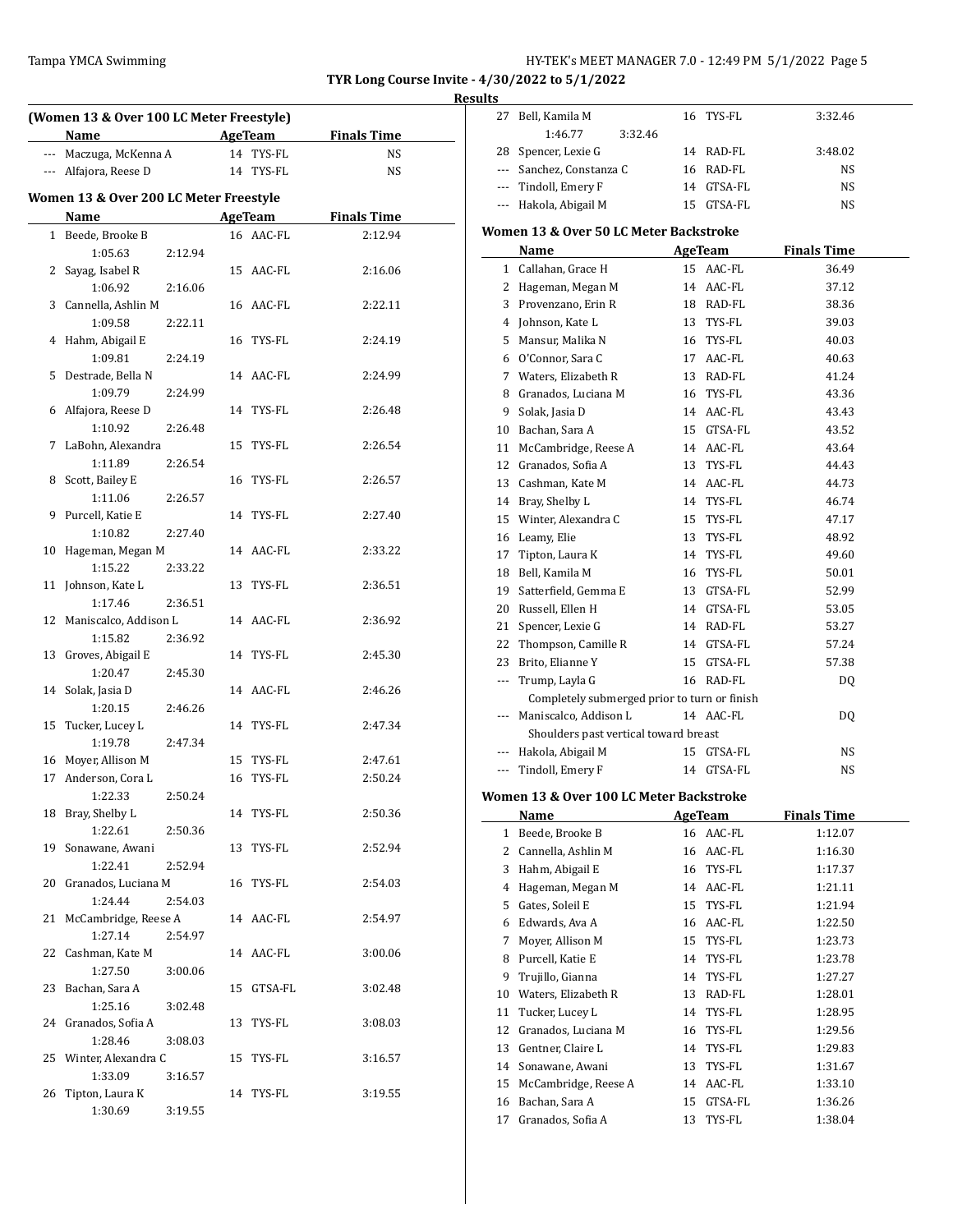$\overline{a}$ 

### Tampa YMCA Swimming Tampa Tampa Solution and the Hy-TEK's MEET MANAGER 7.0 - 12:49 PM 5/1/2022 Page 6

**TYR Long Course Invite - 4/30/2022 to 5/1/2022**

# **Results**<br>**Example 15** Prito Flip

| (Women 13 & Over 100 LC Meter Backstroke) |                                              |    |           |                    |  |  |  |  |
|-------------------------------------------|----------------------------------------------|----|-----------|--------------------|--|--|--|--|
|                                           | <b>Name</b>                                  |    | AgeTeam   | <b>Finals Time</b> |  |  |  |  |
| 18                                        | Bray, Shelby L                               |    | 14 TYS-FL | 1:43.06            |  |  |  |  |
| 19                                        | Bell, Kamila M                               |    | 16 TYS-FL | 1:50.59            |  |  |  |  |
|                                           | --- Wood, Leah J                             |    | 14 TYS-FL | DQ                 |  |  |  |  |
|                                           | Completely submerged prior to turn or finish |    |           |                    |  |  |  |  |
|                                           | --- Huls, Riley J                            | 14 | GTSA-FL   | NS.                |  |  |  |  |
| $\cdots$                                  | Alfajora, Reese D                            |    | 14 TYS-FL | NS                 |  |  |  |  |
|                                           | --- Fulmer, Lana L                           |    | 14 TYS-FL | NS.                |  |  |  |  |
|                                           | Maczuga, McKenna A                           |    | 14 TYS-FL | NS.                |  |  |  |  |
|                                           | Callahan. Grace H                            |    | 15 AAC-FL | NS                 |  |  |  |  |

### **Women 13 & Over 200 LC Meter Backstroke**

|   | Name                                      |                |    | <b>AgeTeam</b> | <b>Finals Time</b> |  |
|---|-------------------------------------------|----------------|----|----------------|--------------------|--|
|   | 1 Hahm, Abigail E                         |                |    | 16 TYS-FL      | 2:43.79            |  |
|   | 1:19.68                                   | 2:43.79        |    |                |                    |  |
|   | 2 Purcell, Katie E                        |                |    | 14 TYS-FL      | 2:57.75            |  |
|   | 1:26.21                                   | 2:57.75        |    |                |                    |  |
|   | 3 Moyer, Allison M                        |                |    | 15 TYS-FL      | 2:59.58            |  |
|   | 1:28.03                                   | 2:59.58        |    |                |                    |  |
|   | 4 Waters, Elizabeth R                     |                |    | 13 RAD-FL      | 3:07.08            |  |
|   | 1:34.04                                   | 3:07.08        |    |                |                    |  |
|   | 5 Mansur, Malika N                        |                |    | 16 TYS-FL      | 3:11.21            |  |
|   | 1:34.07                                   | 3:11.21        |    |                |                    |  |
|   | 6 Pisowicz, Baylinn D                     |                |    | 14 TYS-FL      | 3:12.84            |  |
|   | 1:34.89                                   | 3:12.84        |    |                |                    |  |
| 7 | Henry, Lexi R                             |                |    | 14 TYS-FL      | 3:22.73            |  |
|   | 1:40.90                                   | 3:22.73        |    |                |                    |  |
|   | Sonawane, Awani                           |                |    | 13 TYS-FL      | DO.                |  |
|   | Delay initiating turn after past vertical |                |    |                |                    |  |
|   | 1:34.48                                   | DO.            |    |                |                    |  |
|   | Groves, Abigail E                         |                |    | 14 TYS-FL      | D <sub>0</sub>     |  |
|   | Multiple strokes past vertical at turn    |                |    |                |                    |  |
|   | 1:30.15                                   | D <sub>0</sub> |    |                |                    |  |
|   | Sayag, Isabel R                           |                |    | 15 AAC-FL      | D <sub>0</sub>     |  |
|   | Delay initiating turn after past vertical |                |    |                |                    |  |
|   | 1:15.45                                   | DO.            |    |                |                    |  |
|   | Ramdayal, Mya D                           |                |    | 13 TYS-FL      | DO.                |  |
|   | Delay initiating turn after past vertical |                |    |                |                    |  |
|   | 1:45.58                                   | DQ             |    |                |                    |  |
|   | Tucker, Lucey L                           |                | 14 | TYS-FL         | NS.                |  |

#### **Women 13 & Over 50 LC Meter Breaststroke**

|    | Name                 | AgeTeam |           | <b>Finals Time</b> |  |
|----|----------------------|---------|-----------|--------------------|--|
| 1  | Beede, Brooke B      |         | 16 AAC-FL | 38.31              |  |
|    | 2 Trump, Layla G     |         | 16 RAD-FL | 40.10              |  |
| 3  | O'Connor, Sara C     | 17      | AAC-FL    | 41.13              |  |
| 4  | Walker, Michaela     |         | 16 UN-FL  | 41.34              |  |
| 5. | Callahan, Grace H    |         | 15 AAC-FL | 42.22              |  |
| 6  | Mansur, Malika N     |         | 16 TYS-FL | 43.65              |  |
| 7  | Destrade, Bella N    |         | 14 AAC-FL | 44.59              |  |
| 8  | Ramdayal, Mya D      |         | 13 TYS-FL | 46.06              |  |
| 9  | Bowers, Zoie A       | 13      | TYS-FL    | 47.42              |  |
| 10 | Satterfield, Gemma E | 13      | GTSA-FL   | 48.54              |  |
| 11 | Cashman, Kate M      |         | 14 AAC-FL | 48.81              |  |
| 12 | Tipton, Laura K      |         | 14 TYS-FL | 53.40              |  |
| 13 | McCambridge, Reese A |         | 14 AAC-FL | 54.00              |  |
| 14 | Leamy, Elie          | 13      | TYS-FL    | 1:04.78            |  |
|    |                      |         |           |                    |  |

| 15       | Brito, Elianne Y                          | 15 | GTSA-FL | 1:05.31     |  |
|----------|-------------------------------------------|----|---------|-------------|--|
| 16       | Thompson, Camille R                       | 14 | GTSA-FL | 1:10.47     |  |
|          | Russell, Ellen H                          | 14 | GTSA-FL | DQ          |  |
|          | Downward butterfly kick                   |    |         |             |  |
| $\cdots$ | Hakola, Abigail M                         | 15 | GTSA-FL | NS          |  |
|          | Tindoll, Emery F                          | 14 | GTSA-FL | NS          |  |
|          | Women 13 & Over 100 LC Meter Breaststroke |    |         |             |  |
|          | Name                                      |    | AgeTeam | Finals Time |  |
|          |                                           |    |         |             |  |
| 1        | LaBohn, Alexandra                         | 15 | TYS-FL  | 1:23.10     |  |
|          |                                           |    |         |             |  |
| 2        | Scott, Bailey E                           | 16 | TYS-FL  | 1:28.01     |  |
| 3        | Trump, Layla G                            | 16 | RAD-FL  | 1:29.41     |  |
| 4        | Sanchez, Constanza C                      | 16 | RAD-FL  | 1:30.40     |  |
| 5        | Sayag, Isabel R                           | 15 | AAC-FL  | 1:30.71     |  |
| 6        | Walker, Michaela                          | 16 | UN-FL   | 1:31.63     |  |
| 7        | Mendenhall, Meredith C                    | 14 | TYS-FL  | 1:33.28     |  |
| 8        | Granados, Luciana M                       | 16 | TYS-FL  | 1:40.35     |  |
| 9        | Bowers, Zoie A                            | 13 | TYS-FL  | 1:44.69     |  |

--- Huls, Riley J 14 GTSA-FL NS --- Satterfield, Gemma E 13 GTSA-FL NS

#### **Women 13 & Over 200 LC Meter Breaststroke**

|   | Name                  |         |    | AgeTeam   | <b>Finals Time</b> |  |
|---|-----------------------|---------|----|-----------|--------------------|--|
| 1 | LaBohn, Alexandra     |         |    | 15 TYS-FL | 3:01.25            |  |
|   | 1:27.16               | 3:01.25 |    |           |                    |  |
|   | 2 Scott, Bailey E     |         | 16 | TYS-FL    | 3:05.16            |  |
|   | 1:30.79               | 3:05.16 |    |           |                    |  |
|   | 3 Cannella, Ashlin M  |         |    | 16 AAC-FL | 3:05.30            |  |
|   | 1:30.86               | 3:05.30 |    |           |                    |  |
| 4 | Alfajora, Reese D     |         |    | 14 TYS-FL | 3:27.08            |  |
|   | 1:37.20               | 3:27.08 |    |           |                    |  |
|   | 5 Pisowicz, Baylinn D |         |    | 14 TYS-FL | 3:36.89            |  |
|   | 1:43.74               | 3:36.89 |    |           |                    |  |
| 6 | Henry, Lexi R         |         |    | 14 TYS-FL | 4:05.34            |  |
|   | 2:00.09               | 4:05.34 |    |           |                    |  |
|   | Sanchez, Constanza C  |         | 16 | RAD-FL    | NS                 |  |
|   | Anderson, Cora L      |         |    | 16 TYS-FL | NS                 |  |

#### **Women 13 & Over 50 LC Meter Butterfly**

|    | Name                  |    | <b>AgeTeam</b> | <b>Finals Time</b> |  |
|----|-----------------------|----|----------------|--------------------|--|
| 1  | Sayag, Isabel R       | 15 | AAC-FL         | 30.05              |  |
| 2  | Destrade, Bella N     | 14 | AAC-FL         | 31.50              |  |
| 3  | LaBohn, Alexandra     | 15 | TYS-FL         | 32.97              |  |
| 4  | Provenzano, Erin R    | 18 | RAD-FL         | 34.61              |  |
| 5  | Maniscalco, Addison L | 14 | AAC-FL         | 34.81              |  |
| 6  | Salgado, Catalina J   | 16 | AAC-FL         | 35.21              |  |
| 7  | Walker, Michaela      | 16 | UN-FL          | 36.84              |  |
| 8  | Mansur, Malika N      | 16 | TYS-FL         | 36.87              |  |
| 9  | Scott, Bailey E       | 16 | TYS-FL         | 37.08              |  |
| 10 | Pisowicz, Baylinn D   | 14 | TYS-FL         | 38.44              |  |
| 11 | Solak, Jasia D        | 14 | AAC-FL         | 38.48              |  |
| 12 | Hakola, Abigail M     | 15 | GTSA-FL        | 42.06              |  |
| 13 | Bachan, Sara A        | 15 | GTSA-FL        | 42.44              |  |
| 14 | Cashman, Kate M       | 14 | AAC-FL         | 42.80              |  |
| 15 | Bowers, Zoie A        | 13 | TYS-FL         | 42.85              |  |
| 16 | Gerhardt, Sofia E     | 13 | TYS-FL         | 43.32              |  |
| 17 | Wood, Leah J          | 14 | TYS-FL         | 43.46              |  |
| 18 | Mayorga, Giselle      | 16 | RAD-FL         | 44.85              |  |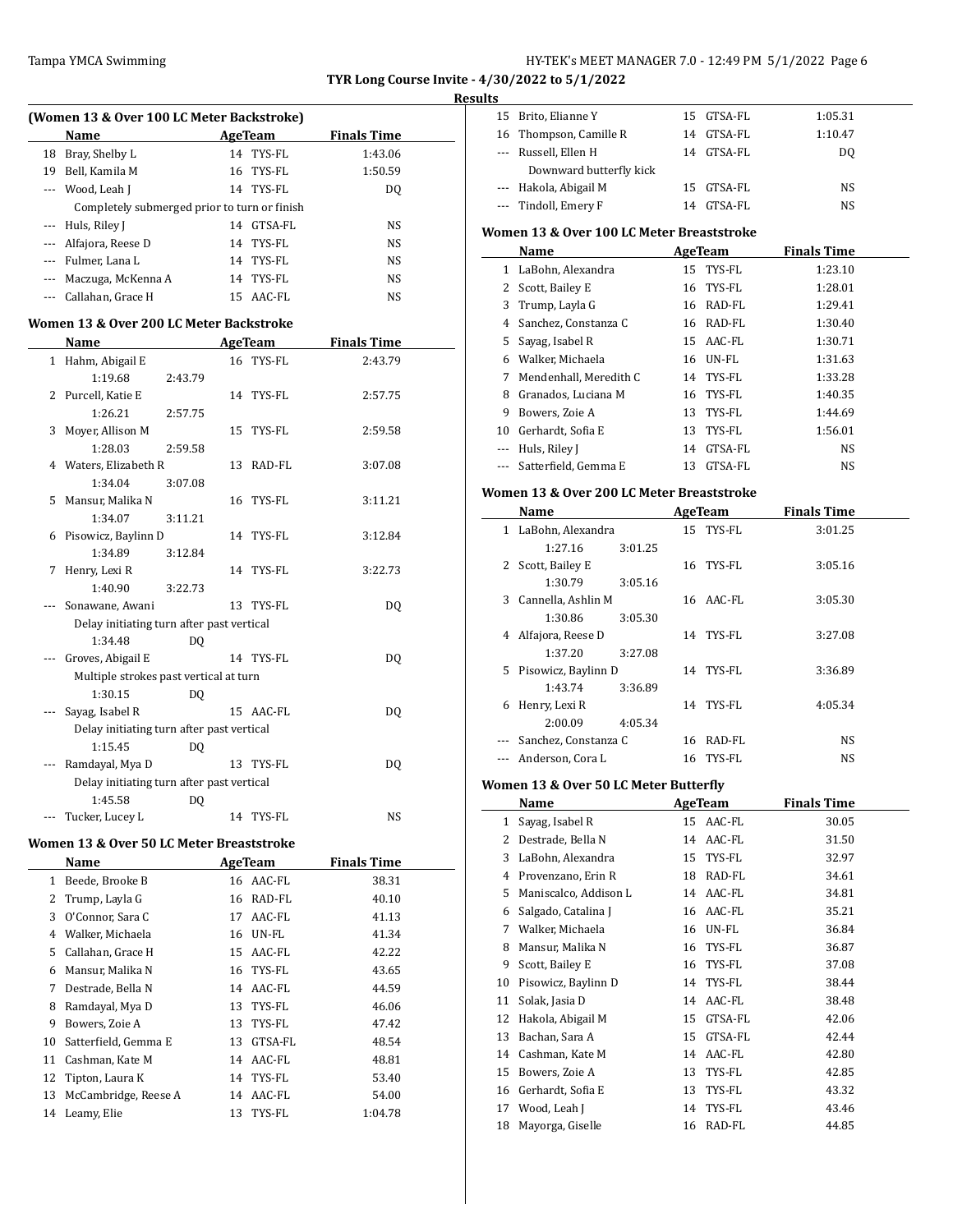### **Results**

|     | ташра тічыл әйішшің                             |                | <b>TYR Long Course Invite</b> | Re |
|-----|-------------------------------------------------|----------------|-------------------------------|----|
|     | (Women 13 & Over 50 LC Meter Butterfly)<br>Name | AgeTeam        | <b>Finals Time</b>            |    |
|     | 19 Thompson, Camille R                          | 14 GTSA-FL     | 53.89                         |    |
| 20  | Brito, Elianne Y                                | 15 GTSA-FL     | 1:01.42                       |    |
|     | --- Callahan, Grace H                           | 15 AAC-FL      | NS.                           |    |
|     | --- Fulmer, Lana L                              | 14 TYS-FL      | NS                            |    |
|     | --- Maczuga, McKenna A                          | 14 TYS-FL      | NS                            |    |
|     | Women 13 & Over 100 LC Meter Butterfly          |                |                               |    |
|     | Name                                            | AgeTeam        | <b>Finals Time</b>            |    |
|     | 1 Beede, Brooke B                               | 16 AAC-FL      | 1:09.26                       |    |
|     | 2 Cannella, Ashlin M                            | 16 AAC-FL      | 1:10.70                       |    |
| 3   | Destrade, Bella N                               | 14 AAC-FL      | 1:12.11                       |    |
|     | 4 Alfajora, Reese D                             | 14 TYS-FL      | 1:15.58                       |    |
|     | 5 LaBohn, Alexandra                             | 15<br>TYS-FL   | 1:16.18                       |    |
|     | 6 Maniscalco, Addison L                         | 14 AAC-FL      | 1:17.41                       |    |
| 7   | Ramdayal, Mya D                                 | TYS-FL<br>13   | 1:42.70                       |    |
| 8   | Bray, Shelby L                                  | TYS-FL<br>14   | 1:46.38                       |    |
| 9   | Bowers, Zoie A                                  | TYS-FL<br>13   | 1:47.20                       |    |
| 10  | Bell, Kamila M                                  | TYS-FL<br>16   | 2:04.61                       |    |
|     | --- Anderson, Cora L                            | TYS-FL<br>16   | NS                            |    |
| --- | Provenzano, Erin R                              | 18 RAD-FL      | NS                            |    |
|     |                                                 |                |                               |    |
|     | Women 13 & Over 200 LC Meter Butterfly          |                |                               |    |
|     | Name                                            | AgeTeam        | <b>Finals Time</b>            |    |
|     | 1 Cannella, Ashlin M                            | 16 AAC-FL      | 2:32.86                       |    |
|     | 1:11.91<br>2:32.86                              |                |                               |    |
| 2   | Edwards, Ava A                                  | 16 AAC-FL      | 2:39.09                       |    |
|     | 1:16.13<br>2:39.09                              |                |                               |    |
| 3   | Mendenhall, Meredith C                          | 14 TYS-FL      | 3:06.11                       |    |
|     | 1:26.35<br>3:06.11                              |                |                               |    |
|     | 4 Henry, Lexi R                                 | 14 TYS-FL      | 3:06.24                       |    |
|     | 1:26.42<br>3:06.24                              |                |                               |    |
|     | Sanchez, Constanza C                            | 16 RAD-FL      | NS                            |    |
|     | Women 13 & Over 200 LC Meter IM                 |                |                               |    |
|     | <b>Name</b>                                     | <b>AgeTeam</b> | <b>Finals Time</b>            |    |
| 1   | Sayag, Isabel R                                 | 15<br>AAC-FL   | 2:34.78                       |    |
|     | 1:13.85<br>2:34.78                              |                |                               |    |
| 2   | Hahm, Abigail E                                 | 16 TYS-FL      | 2:45.21                       |    |
|     | 1:18.83<br>2:45.21                              |                |                               |    |
| 3   | Scott, Bailey E                                 | TYS-FL<br>16   | 2:46.98                       |    |
|     | 1:21.98<br>2:46.98                              |                |                               |    |
|     | 4 Johnson, Kate L<br>1:22.14                    | TYS-FL<br>13   | 2:52.96                       |    |
|     | 2:52.96                                         |                |                               |    |
| 5   | Walker, Michaela                                | 16 UN-FL       | 2:53.83                       |    |
|     | 1:22.90<br>2:53.83                              | 14 TYS-FL      |                               |    |
| 6   | Purcell, Katie E                                |                | 2:56.00                       |    |
|     | 1:26.17<br>2:56.00                              |                |                               |    |
| 7   | Groves, Abigail E<br>1:28.76                    | 14 TYS-FL      | 3:01.03                       |    |
| 8   | 3:01.03<br>Hageman, Megan M                     | 14 AAC-FL      | 3:02.79                       |    |
|     | 1:24.92<br>3:02.79                              |                |                               |    |
| 9   | Pisowicz, Baylinn D                             | 14 TYS-FL      | 3:06.69                       |    |

1:31.29 3:06.69

1:31.16 3:10.28

10 Moyer, Allison M 15 TYS-FL 3:08.95 11 Solak, Jasia D 14 AAC-FL 3:10.28

| w        |                               |         |            |         |
|----------|-------------------------------|---------|------------|---------|
|          | 12 Henry, Lexi R              |         | 14 TYS-FL  | 3:11.68 |
|          | 1:30.21                       | 3:11.68 |            |         |
| $\cdots$ | Callahan, Grace H             |         | 15 AAC-FL  | DO.     |
|          | Did not finish on back - back |         |            |         |
|          | 1:19.84                       | DO.     |            |         |
|          | --- Bachan, Sara A            |         | 15 GTSA-FL | NS      |
|          | --- Sanchez, Constanza C      |         | 16 RAD-FL  | NS.     |
| $\cdots$ | O'Connor, Sara C              |         | AAC-FL     | NS      |

# **Women 13 & Over 400 LC Meter IM**

|    | Name                   |         | AgeTeam      | <b>Finals Time</b> |  |
|----|------------------------|---------|--------------|--------------------|--|
| 1  | Beede, Brooke B        |         | 16 AAC-FL    | 5:28.86            |  |
|    | 1:13.17                | 2:36.65 | 4:14.57      | 5:28.86            |  |
| 2  | Hahm, Abigail E        |         | 16 TYS-FL    | 5:44.25            |  |
|    | 1:18.84                | 2:45.87 | 4:28.43      | 5:44.25            |  |
|    | 3 Sanchez, Constanza C |         | 16 RAD-FL    | 5:51.41            |  |
|    | 1:18.00                | 2:51.65 | 5:51.41      |                    |  |
|    | 4 Pisowicz, Baylinn D  |         | 14 TYS-FL    | 6:36.53            |  |
|    | 1:32.83                | 3:18.01 | 5:11.59      | 6:36.53            |  |
| 5. | Henry, Lexi R          |         | TYS-FL<br>14 | 6:39.42            |  |
|    | 1:26.90                | 3:14.76 | 5:20.73      | 6:39.42            |  |

# **Boys 12 & Under 50 LC Meter Freestyle**

|                | Name                 |    | <b>AgeTeam</b> | <b>Finals Time</b> |  |
|----------------|----------------------|----|----------------|--------------------|--|
| 1              | Quinn, Casey         | 12 | TYS-FL         | 30.73              |  |
| 2              | Carter, Troy G       | 12 | AAC-FL         | 32.56              |  |
| 3              | Mattson, Lewis P     | 12 | TYS-FL         | 33.28              |  |
| 4              | Talavera, Liam A     | 12 | TYS-FL         | 33.61              |  |
| 5              | Foster, Zachary J    | 12 | TYS-FL         | 34.66              |  |
| 6              | Perez, Matthew R     | 12 | TEAM-FL        | 35.07              |  |
| 7              | Stepanek, Jacob Q    | 11 | TYS-FL         | 35.34              |  |
| 8              | Matos, Diego A       | 12 | TEAM-FL        | 35.82              |  |
| 9              | Thorne, Gabe A       | 12 | GTSA-FL        | 35.89              |  |
| 10             | Pilichowski, Oliver  | 12 | TYS-FL         | 36.34              |  |
| 11             | Rodriguez, Enrique G | 12 | AAC-FL         | 36.47              |  |
| 12             | Woitas, Jayden S     | 12 | GTSA-FL        | 36.49              |  |
| 13             | Wagner, Riley X      | 12 | TEAM-FL        | 39.05              |  |
| 14             | Deaton, Wyatt J      | 11 | TEAM-FL        | 39.55              |  |
| 15             | Balmaceda, Miles M   | 8  | RAD-FL         | 40.30              |  |
| 16             | Homan, Luke J        | 11 | AAC-FL         | 41.70              |  |
| 17             | Lacorte, Jonathan D  | 10 | TEAM-FL        | 42.21              |  |
| 18             | Solak, Jevey D       | 10 | AAC-FL         | 42.68              |  |
| 19             | Rosales, Noah A      | 11 | TYS-FL         | 42.88              |  |
| 20             | Feliciano, Geiger M  | 11 | TEAM-FL        | 42.95              |  |
| 21             | Turci, Joshua A      | 11 | TYS-FL         | 49.35              |  |
| 22             | Mohandas, Ishaan L   | 11 | GTSA-FL        | 50.37              |  |
| 23             | Cribbs, Parker W     | 8  | GTSA-FL        | 51.41              |  |
| 24             | White, Paul P        | 7  | GTSA-FL        | 52.75              |  |
| 25             | Atir, Rayan R        | 9  | TYS-FL         | 52.96              |  |
| 26             | Moats, Bennett S     | 9  | TEAM-FL        | 52.97              |  |
| 27             | Carter, Logan S      | 9  | AAC-FL         | 54.92              |  |
| 28             | Popa, Nicholas J     | 9  | RAD-FL         | 55.35              |  |
| 29             | Nicholson, Harry A   | 9  | RAD-FL         | 59.17              |  |
| 30             | Flynt, Cooper R      | 7  | RAD-FL         | 59.24              |  |
| 31             | Rosales, Elijah A    | 9  | TYS-FL         | 59.46              |  |
| 32             | Woitas, Chase A      | 7  | GTSA-FL        | 1:07.37            |  |
| $\overline{a}$ | Tindoll, Brody D     | 11 | GTSA-FL        | NS                 |  |
| ---            | Kulish, Tyler S      | 12 | TYS-FL         | NS                 |  |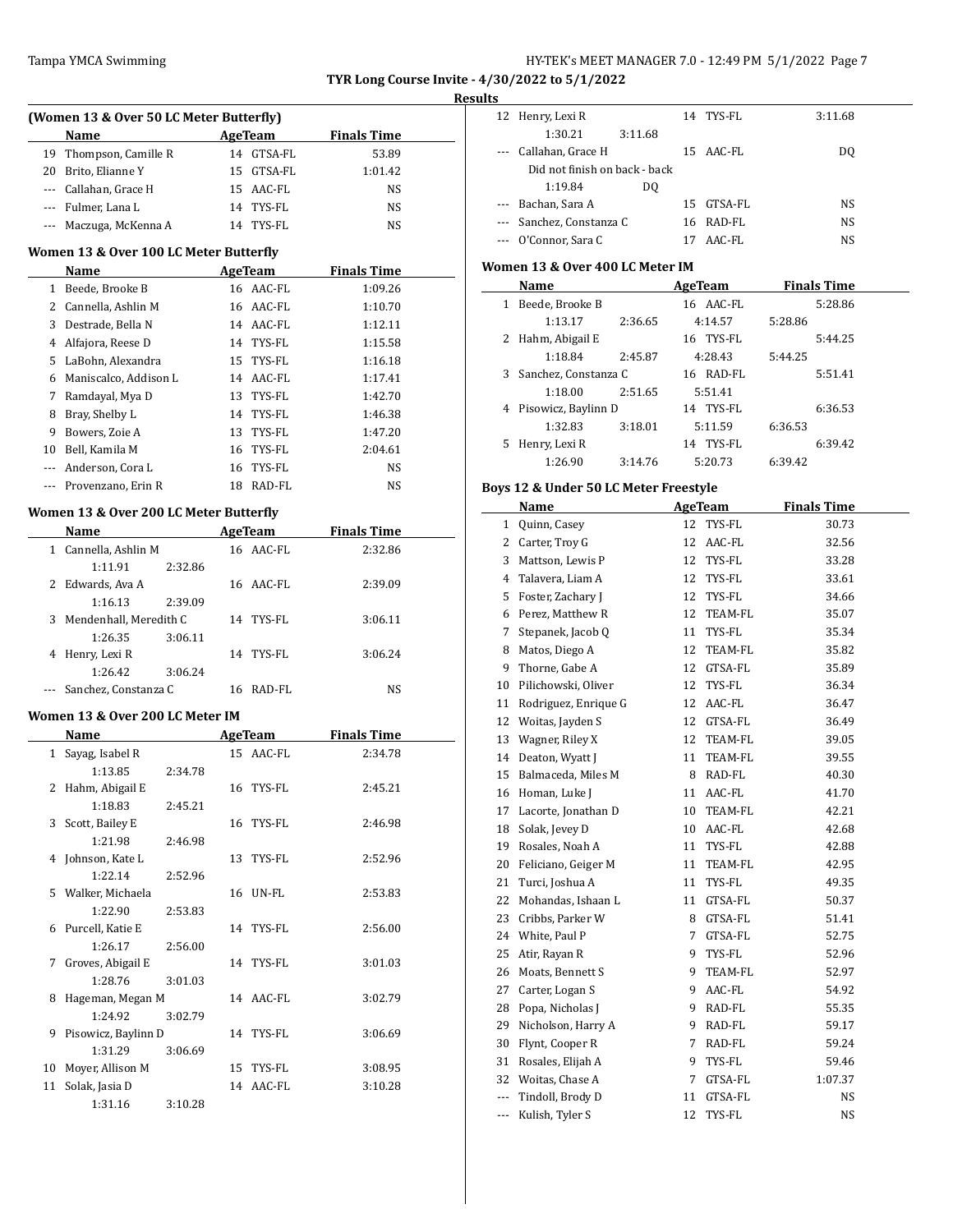#### **Results**

|                                                                                                | Boys 12 & Under 100 LC Meter Freestyle<br>Name |    | AgeTeam        | <b>Finals Time</b> |
|------------------------------------------------------------------------------------------------|------------------------------------------------|----|----------------|--------------------|
|                                                                                                | 1 Mattson, Lewis P                             | 12 | TYS-FL         | 1:12.15            |
|                                                                                                | 2 Carter, Troy G                               |    | 12 AAC-FL      | 1:12.63            |
|                                                                                                | 3 Foster, Zachary J                            |    | 12 TYS-FL      | 1:13.79            |
| 4                                                                                              | Talavera, Liam A                               |    | 12 TYS-FL      | 1:15.64            |
| 5                                                                                              | Tang, Luke                                     |    | 12 TEAM-FL     | 1:15.95            |
| 6                                                                                              | Yalcin, Kaya H                                 |    | 12 TYS-FL      | 1:16.53            |
|                                                                                                | 7 Perez, Matthew R                             |    | 12 TEAM-FL     | 1:17.25            |
| 8                                                                                              | Pilichowski, Oliver                            |    | 12 TYS-FL      | 1:19.65            |
| 9                                                                                              | Rodriguez, Enrique G                           |    | 12 AAC-FL      | 1:20.19            |
| 10                                                                                             | Wagner, Riley X                                |    | 12 TEAM-FL     | 1:21.88            |
| 11                                                                                             | Woitas, Jayden S                               |    | 12 GTSA-FL     | 1:22.00            |
| 12                                                                                             | Atir, Nofel A                                  |    | 11 TYS-FL      | 1:22.52            |
| 13                                                                                             | Yazbeck, Christian E                           |    | 12 TYS-FL      | 1:25.53            |
|                                                                                                | 14 Lacorte, Jonathan D                         |    | 10 TEAM-FL     | 1:30.92            |
|                                                                                                | 15 Connors, Andrew R                           |    | 10 GTSA-FL     |                    |
|                                                                                                | 16 Deaton, Wyatt J                             |    | 11 TEAM-FL     | 1:32.52            |
|                                                                                                |                                                |    |                | 1:32.61            |
| 17                                                                                             | Tyler, Andrew H                                |    | 12 TYS-FL      | 1:32.87            |
|                                                                                                | 18 Rosales, Noah A                             |    | 11 TYS-FL      | 1:33.11            |
| 19                                                                                             | Atir, Zak I                                    |    | 9 TYS-FL       | 1:33.18            |
| 20                                                                                             | Solak, Jevey D                                 |    | 10 AAC-FL      | 1:35.54            |
| 21                                                                                             | Feliciano, Geiger M                            |    | 11 TEAM-FL     | 1:40.01            |
| 22                                                                                             | Wilson, Brody D                                |    | 10 TYS-FL      | 1:43.33            |
| 23                                                                                             | Leadbetter, Luke P                             |    | 11 TYS-FL      | 1:45.14            |
| 24                                                                                             | Turci, Joshua A                                |    | 11 TYS-FL      | 1:51.07            |
| 25                                                                                             | Atir, Rayan R                                  |    | 9 TYS-FL       | 1:51.49            |
|                                                                                                | 26 Carter, Logan S                             |    | 9 AAC-FL       | 1:58.27            |
|                                                                                                | 27 Rosales, Elijah A                           |    | 9 TYS-FL       | 2:17.18            |
| 28                                                                                             | Nicholson, Harry A                             |    | 9 RAD-FL       | 2:17.43            |
|                                                                                                | --- Popa, Nicholas J                           |    | 9 RAD-FL       | NS                 |
|                                                                                                | --- Moats, Bennett S                           | 9  | TEAM-FL        | NS                 |
| ---                                                                                            | Montalvo-Black, David N                        | 11 | TYS-FL         | NS                 |
| ---                                                                                            | Kulish, Tyler S                                | 12 | TYS-FL         | NS                 |
|                                                                                                | Boys 12 & Under 200 LC Meter Freestyle         |    |                |                    |
|                                                                                                | Name                                           |    | <b>AgeTeam</b> | <b>Finals Time</b> |
| $\mathbf{1}$                                                                                   | Talavera, Liam A                               |    | 12 TYS-FL      | 2:41.69            |
|                                                                                                | 1:16.93<br>2:41.69                             |    |                |                    |
|                                                                                                | 2 Tang, Luke                                   |    | 12 TEAM-FL     | 2:45.09            |
|                                                                                                | 1:19.46<br>2:45.09                             |    |                |                    |
| 3                                                                                              | Kuznetsov, Maxim A                             |    | 11 TYS-FL      | 2:51.55            |
|                                                                                                | 1:23.91<br>2:51.55                             |    |                |                    |
|                                                                                                | 4 Atir, Nofel A                                |    | 11 TYS-FL      | 2:52.94            |
|                                                                                                | 1:23.22<br>2:52.94                             |    |                |                    |
|                                                                                                | 5 Wagner, Riley X                              |    | 12 TEAM-FL     | 2:56.57            |
|                                                                                                | 1:25.20<br>2:56.57                             |    |                |                    |
| 6                                                                                              | Deaton, Wyatt J                                | 11 | TEAM-FL        | 3:09.04            |
|                                                                                                | 1:31.89<br>3:09.04                             |    |                |                    |
|                                                                                                | 7 Atir, Zak I                                  | 9  | TYS-FL         | 3:12.10            |
|                                                                                                | 1:34.56<br>3:12.10                             |    |                |                    |
| 8                                                                                              | Lacorte, Jonathan D                            | 10 | TEAM-FL        | 3:17.29            |
|                                                                                                | 1:33.83<br>3:17.29                             |    |                |                    |
| 9                                                                                              | Pham, Vu M                                     | 10 | TYS-FL         | 3:24.29            |
|                                                                                                | 1:41.17<br>3:24.29                             |    |                |                    |
|                                                                                                | 10 Ramakrishnan, Ishan A                       |    | 10 TEAM-FL     | 3:37.62            |
| $\frac{1}{2} \left( \frac{1}{2} \right) \left( \frac{1}{2} \right) \left( \frac{1}{2} \right)$ | Kulish, Tyler S                                |    | 12 TYS-FL      | NS                 |

|              | Boys 12 & Under 400 LC Meter Freestyle<br>Name    | <b>AgeTeam</b> | <b>Finals Time</b> |
|--------------|---------------------------------------------------|----------------|--------------------|
| 1            | Foster, Zachary J                                 | 12<br>TYS-FL   | 5:50.30            |
|              | 1:18.87<br>5:50.30                                |                |                    |
| 2            | Wagner, Riley X                                   | 12<br>TEAM-FL  | 5:58.89            |
|              | 1:25.17<br>2:57.17                                | 4:29.54        | 5:58.89            |
|              |                                                   |                |                    |
|              | <b>Boys 12 &amp; Under 50 LC Meter Backstroke</b> |                |                    |
|              | Name                                              | <b>AgeTeam</b> | <b>Finals Time</b> |
| $\mathbf 1$  | Foster, Zachary J                                 | 12<br>TYS-FL   | 39.10              |
|              | 2 Carter, Troy G                                  | 12<br>AAC-FL   | 39.61              |
|              | 3 Stepanek, Jacob Q                               | TYS-FL<br>11   | 40.40              |
|              | 4 Bloemen, Lucas R                                | 12<br>TYS-FL   | 42.28              |
|              | 5 Woitas, Jayden S                                | 12 GTSA-FL     | 43.71              |
|              | 6 Matos, Diego A                                  | 12 TEAM-FL     | 44.15              |
|              | 7 Rosales, Noah A                                 | 11<br>TYS-FL   | 46.75              |
| 8            | Rodriguez, Enrique G                              | 12 AAC-FL      | 47.74              |
| 9            | Perez, Matthew R                                  | 12 TEAM-FL     | 49.40              |
|              | 10 Deaton, Wyatt J                                | 11 TEAM-FL     | 50.00              |
|              | 11 Balmaceda, Miles M                             | 8 RAD-FL       | 50.25              |
| 12           | Solak, Jevey D                                    | 10 AAC-FL      | 51.19              |
|              | 13 Homan, Luke J                                  | 11 AAC-FL      | 52.79              |
|              | 14 Thorne, Gabe A                                 | 12 GTSA-FL     | 53.16              |
|              | 15 Ramakrishnan, Ishan A                          | 10 TEAM-FL     | 55.19              |
|              | 16 Pham, Vu M                                     | 10 TYS-FL      | 55.33              |
|              | 17 Feliciano, Geiger M                            | 11 TEAM-FL     | 57.01              |
|              | 18 Flynt, Cooper R                                | 7 RAD-FL       | 58.56              |
|              | 19 Cribbs, Parker W                               | 8 GTSA-FL      | 58.69              |
|              | 20 Moats, Bennett S                               | 9 TEAM-FL      | 59.18              |
|              | *21 Rosales, Elijah A                             | 9<br>TYS-FL    | 59.50              |
|              | *21 Lacorte, Jonathan D                           | 10<br>TEAM-FL  | 59.50              |
| 23           | Carter, Logan S                                   | AAC-FL<br>9    | 59.78              |
| 24           | Atir, Rayan R                                     | TYS-FL<br>9    | 1:00.81            |
| 25           | Turci, Joshua A                                   | 11<br>TYS-FL   | 1:01.58            |
| 26           | Popa, Nicholas J                                  | RAD-FL<br>9    | 1:02.69            |
|              | 27 White, Paul P                                  | GTSA-FL<br>7   | 1:02.75            |
|              | 28 Mohandas, Ishaan L                             | 11<br>GTSA-FL  | 1:09.70            |
| 29           | Nicholson, Harry A                                | 9<br>RAD-FL    | 1:13.82            |
| 30           | Woitas, Chase A                                   | GTSA-FL<br>7   | 1:21.39            |
|              | Talavera, Liam A                                  | 12 TYS-FL      | DQ                 |
|              | Completely submerged prior to turn or finish      |                |                    |
|              | Pilichowski, Oliver                               | 12<br>TYS-FL   | DQ                 |
|              | Completely submerged prior to turn or finish      |                |                    |
|              | --- Tindoll, Brody D                              | 11 GTSA-FL     | NS                 |
|              | Boys 12 & Under 100 LC Meter Backstroke           |                |                    |
|              | Name                                              | <b>AgeTeam</b> | <b>Finals Time</b> |
| $\mathbf{1}$ | Talavera, Liam A                                  | 12<br>TYS-FL   | 1:21.11            |
|              | 2 Mattson, Lewis P                                | 12<br>TYS-FL   | 1:23.38            |
|              | 3 Foster, Zachary J                               | TYS-FL<br>12   | 1:25.56            |
|              | 4 Pilichowski, Oliver                             | 12<br>TYS-FL   | 1:27.25            |
| 5            | Stepanek, Jacob Q                                 | TYS-FL<br>11   | 1:28.15            |
|              | 6 Yalcin, Kaya H                                  | TYS-FL<br>12   | 1:33.73            |
| 7            | Woitas, Jayden S                                  | 12<br>GTSA-FL  | 1:36.20            |
| 8            | Tang, Luke                                        | 12 TEAM-FL     | 1:37.94            |

9 Rodriguez, Enrique G 12 AAC-FL 1:46.38 10 Rosales, Noah A 11 TYS-FL 1:46.48 11 Connors, Andrew R 10 GTSA-FL 1:50.29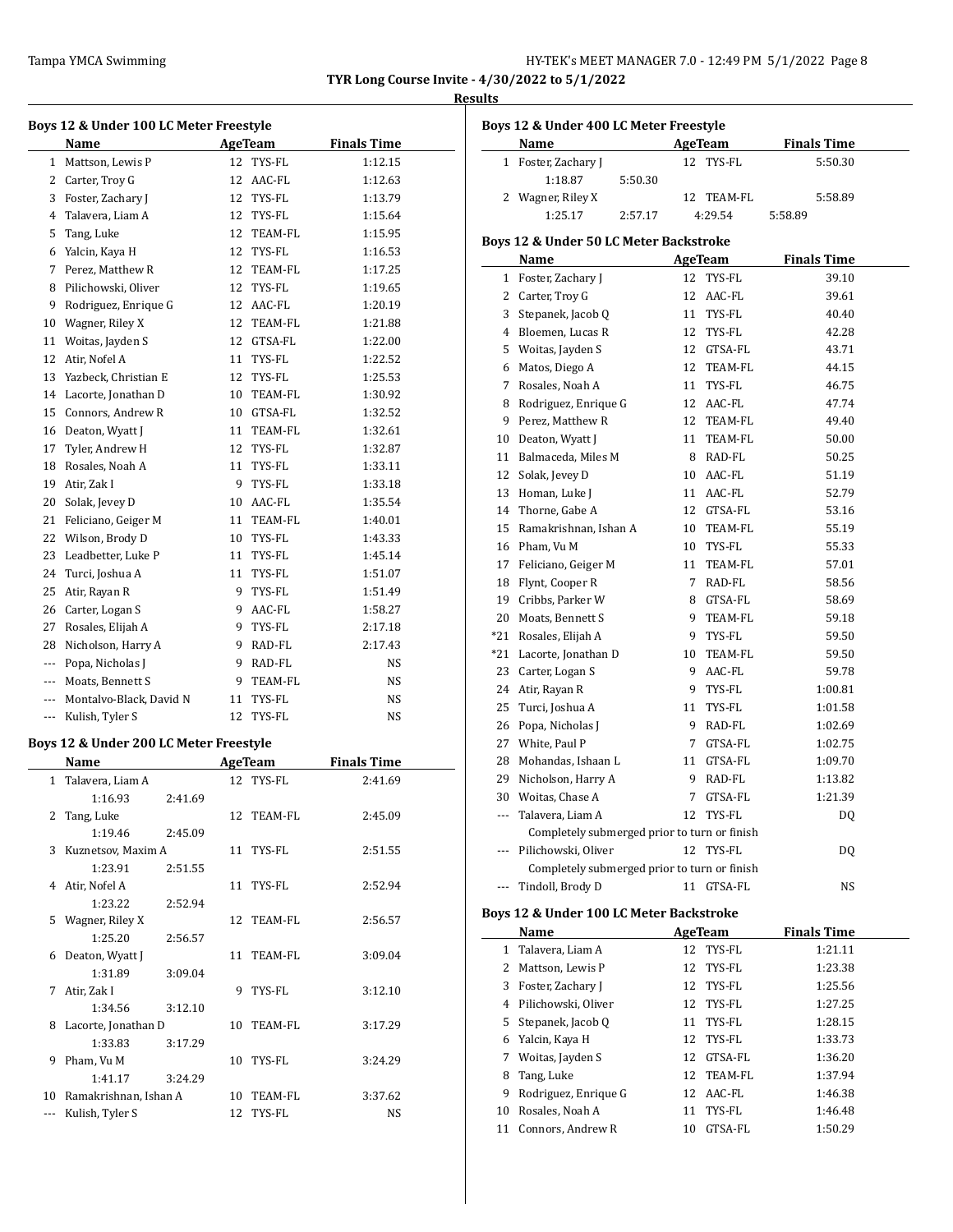# **Results**

 $\frac{1}{2}$ 

| (Boys 12 & Under 100 LC Meter Backstroke) |   |            |                    |  |  |  |
|-------------------------------------------|---|------------|--------------------|--|--|--|
| <b>Name</b>                               |   | AgeTeam    | <b>Finals Time</b> |  |  |  |
| 12 Lacorte, Jonathan D                    |   | 10 TEAM-FL | 2:04.82            |  |  |  |
| 13 Tyler, Andrew H                        |   | 12 TYS-FL  | 2:04.86            |  |  |  |
| 14 Leadbetter, Luke P                     |   | 11 TYS-FL  | 2:08.71            |  |  |  |
| 15 Turci, Joshua A                        |   | 11 TYS-FL  | 2:11.44            |  |  |  |
| 16 Wilson, Brody D                        |   | 10 TYS-FL  | 2:12.29            |  |  |  |
| --- Popa, Nicholas J                      | 9 | RAD-FL     | NS                 |  |  |  |
| --- Moats, Bennett S                      | 9 | TEAM-FL    | NS.                |  |  |  |
| --- Montalvo-Black, David N               |   | 11 TYS-FL  | <b>NS</b>          |  |  |  |
| Kulish, Tyler S                           |   | 12 TYS-FL  | <b>NS</b>          |  |  |  |

#### **Boys 12 & Under 50 LC Meter Breaststroke**

|     | Name                                           |    | <b>AgeTeam</b> | <b>Finals Time</b> |
|-----|------------------------------------------------|----|----------------|--------------------|
| 1   | Quinn, Casey                                   | 12 | TYS-FL         | 41.63              |
| 2   | Carter, Troy G                                 | 12 | AAC-FL         | 44.75              |
| 3   | Stepanek, Jacob Q                              | 11 | TYS-FL         | 45.36              |
| 4   | Foster, Zachary J                              | 12 | TYS-FL         | 47.86              |
| 5   | Woitas, Jayden S                               | 12 | GTSA-FL        | 48.40              |
| 6   | Perez, Matthew R                               | 12 | <b>TEAM-FL</b> | 48.75              |
| 7   | Atir, Nofel A                                  | 11 | TYS-FL         | 49.67              |
| 8   | Pilichowski, Oliver                            | 12 | TYS-FL         | 50.63              |
| 9   | Bloemen, Lucas R                               | 12 | TYS-FL         | 52.43              |
| 10  | Kuznetsov, Maxim A                             | 11 | TYS-FL         | 53.47              |
| 11  | Pham, Vu M                                     | 10 | TYS-FL         | 54.57              |
| 12  | Ramakrishnan, Ishan A                          | 10 | TEAM-FL        | 56.02              |
| 13  | Atir, Zak I                                    | 9  | TYS-FL         | 56.07              |
| 14  | Feliciano, Geiger M                            | 11 | TEAM-FL        | 1:00.11            |
| 15  | Atir, Rayan R                                  | 9  | TYS-FL         | 1:01.72            |
| 16  | Rosales, Noah A                                | 11 | TYS-FL         | 1:03.64            |
| 17  | Rosales, Elijah A                              | 9  | TYS-FL         | 1:06.96            |
| 18  | Popa, Nicholas J                               | 9  | RAD-FL         | 1:07.86            |
| 19  | Cribbs, Parker W                               | 8  | GTSA-FL        | 1:11.19            |
| 20  | Turci, Joshua A                                | 11 | TYS-FL         | 1:14.70            |
| --- | Homan, Luke J                                  | 11 | AAC-FL         | D <sub>0</sub>     |
|     | Hands brought beyond the hipline during stroke |    |                |                    |
|     | Mohandas, Ishaan L                             |    | 11 GTSA-FL     | DQ                 |
|     | Hands brought beyond the hipline during stroke |    |                |                    |
|     | Nicholson, Harry A                             | 9  | RAD-FL         | DQ                 |
|     | Hands brought beyond the hipline during stroke |    |                |                    |
|     | Moats, Bennett S                               | 9  | <b>TEAM-FL</b> | DQ                 |
|     | <b>Alternating Kick</b>                        |    |                |                    |
|     | Tindoll, Brody D                               | 11 | GTSA-FL        | <b>NS</b>          |

# **Boys 12 & Under 100 LC Meter Breaststroke**

|    | Name                 | AgeTeam |            | <b>Finals Time</b> |
|----|----------------------|---------|------------|--------------------|
| 1  | Stepanek, Jacob O    |         | 11 TYS-FL  | 1:40.01            |
| 2  | Carter, Troy G       |         | 12 AAC-FL  | 1:40.15            |
| 3  | Woitas, Jayden S     | 12      | GTSA-FL    | 1:43.31            |
| 4  | Atir, Nofel A        | 11      | TYS-FL     | 1:45.09            |
| 5  | Tang, Luke           |         | 12 TEAM-FL | 1:45.79            |
| 6  | Perez, Matthew R     |         | 12 TEAM-FL | 1:46.17            |
| 7  | Yalcin, Kaya H       |         | 12 TYS-FL  | 1:46.37            |
| 8  | Deaton, Wyatt J      | 11      | TEAM-FL    | 1:55.76            |
| 9  | Atir, Zak I          | 9       | TYS-FL     | 1:57.92            |
| 10 | Atir, Rayan R        | 9       | TYS-FL     | 2:02.28            |
| 11 | Yazbeck, Christian E |         | 12 TYS-FL  | 2:03.05            |
| 12 | Feliciano, Geiger M  | 11      | TEAM-FL    | 2:08.41            |

| . .      |                                                |    |           |           |  |
|----------|------------------------------------------------|----|-----------|-----------|--|
|          | 13 Tyler, Andrew H                             |    | 12 TYS-FL | 2:16.24   |  |
|          | 14 Leadbetter, Luke P                          | 11 | TYS-FL    | 2:17.84   |  |
|          | 15 Turci, Joshua A                             | 11 | TYS-FL    | 2:41.82   |  |
|          | Rosales, Elijah A                              | 9. | TYS-FL    | DO.       |  |
|          | One hand touch                                 |    |           |           |  |
|          | --- Nicholson, Harry A                         | 9  | RAD-FL    | DO.       |  |
|          | Hands brought beyond the hipline during stroke |    |           |           |  |
| $\cdots$ | Kulish, Tyler S                                | 12 | TYS-FL    | NS.       |  |
|          | Montalvo-Black, David N                        | 11 | TYS-FL    | NS.       |  |
|          | Popa, Nicholas J                               | 9  | RAD-FL    | <b>NS</b> |  |

# **Boys 12 & Under 50 LC Meter Butterfly**

|              | Name                  | <b>AgeTeam</b> |                | <b>Finals Time</b> |
|--------------|-----------------------|----------------|----------------|--------------------|
| $\mathbf{1}$ | Mattson, Lewis P      | 12             | TYS-FL         | 34.91              |
| 2            | Talavera, Liam A      | 12             | TYS-FL         | 35.97              |
| 3            | Carter, Troy G        | 12             | AAC-FL         | 37.75              |
| 4            | Stepanek, Jacob O     | 11             | TYS-FL         | 38.36              |
| 5            | Pilichowski, Oliver   | 12             | TYS-FL         | 40.78              |
| 6            | Wagner, Riley X       | 12             | TEAM-FL        | 41.96              |
| 7            | Rodriguez, Enrique G  | 12             | AAC-FL         | 43.17              |
| 8            | Atir, Nofel A         | 11             | TYS-FL         | 44.73              |
| 9            | Perez, Matthew R      | 12             | TEAM-FL        | 45.68              |
| 10           | Atir, Zak I           | 9              | TYS-FL         | 47.80              |
| 11           | Yazbeck, Christian E  | 12             | TYS-FL         | 48.37              |
| 12           | Lacorte, Jonathan D   | 10             | TEAM-FL        | 49.84              |
| 13           | Feliciano, Geiger M   | 11             | TEAM-FL        | 51.24              |
| 14           | Deaton, Wyatt J       | 11             | TEAM-FL        | 56.46              |
| 15           | Solak, Jevey D        | 10             | AAC-FL         | 59.75              |
| 16           | Wilson, Brody D       | 10             | TYS-FL         | 1:06.86            |
| 17           | Atir, Rayan R         | 9              | TYS-FL         | 1:14.25            |
| $- - -$      | Connors, Andrew R     | 10             | GTSA-FL        | DQ                 |
|              | Non-simultaneous arms |                |                |                    |
|              | Rosales, Noah A       | 11             | TYS-FL         | DQ                 |
|              | Non-simultaneous arms |                |                |                    |
|              | Carter, Logan S       | 9              | AAC-FL         | D <sub>0</sub>     |
|              | Non-simultaneous arms |                |                |                    |
|              | Moats, Bennett S      | 9              | <b>TEAM-FL</b> | <b>NS</b>          |

# **Boys 12 & Under 100 LC Meter Butterfly**

|   | Name                | AgeTeam |            | <b>Finals Time</b> |  |
|---|---------------------|---------|------------|--------------------|--|
| 1 | Mattson, Lewis P    |         | 12 TYS-FL  | 1:19.01            |  |
|   | 2 Tang, Luke        |         | 12 TEAM-FL | 1:34.77            |  |
|   | 3 Bloemen, Lucas R  |         | 12 TYS-FL  | 1:38.38            |  |
|   | 4 Atir, Zak I       |         | 9 TYS-FL   | 1:47.53            |  |
|   | --- Flynt, Cooper R | 7       | RAD-FL     | NS                 |  |
|   | --- Kulish, Tyler S | 12      | TYS-FL     | NS                 |  |

### **Boys 12 & Under 200 LC Meter IM**

| Name                 |         | AgeTeam |            | <b>Finals Time</b> |
|----------------------|---------|---------|------------|--------------------|
| Quinn, Casey<br>1    |         |         | 12 TYS-FL  | 3:01.29            |
| 1:27.77              | 3:01.29 |         |            |                    |
| 2 Mattson, Lewis P   |         |         | 12 TYS-FL  | 3:01.39            |
| 1:26.54              | 3:01.39 |         |            |                    |
| Wagner, Riley X<br>3 |         |         | 12 TEAM-FL | 3:18.70            |
| 1:38.46              | 3:18.70 |         |            |                    |
| Tang, Luke<br>4      |         |         | 12 TEAM-FL | 3:19.80            |
| 1:41.27              | 3:19.80 |         |            |                    |
| Matos, Diego A<br>5. |         |         | 12 TEAM-FL | 3:23.54            |
| 1:40.13              | 3:23.54 |         |            |                    |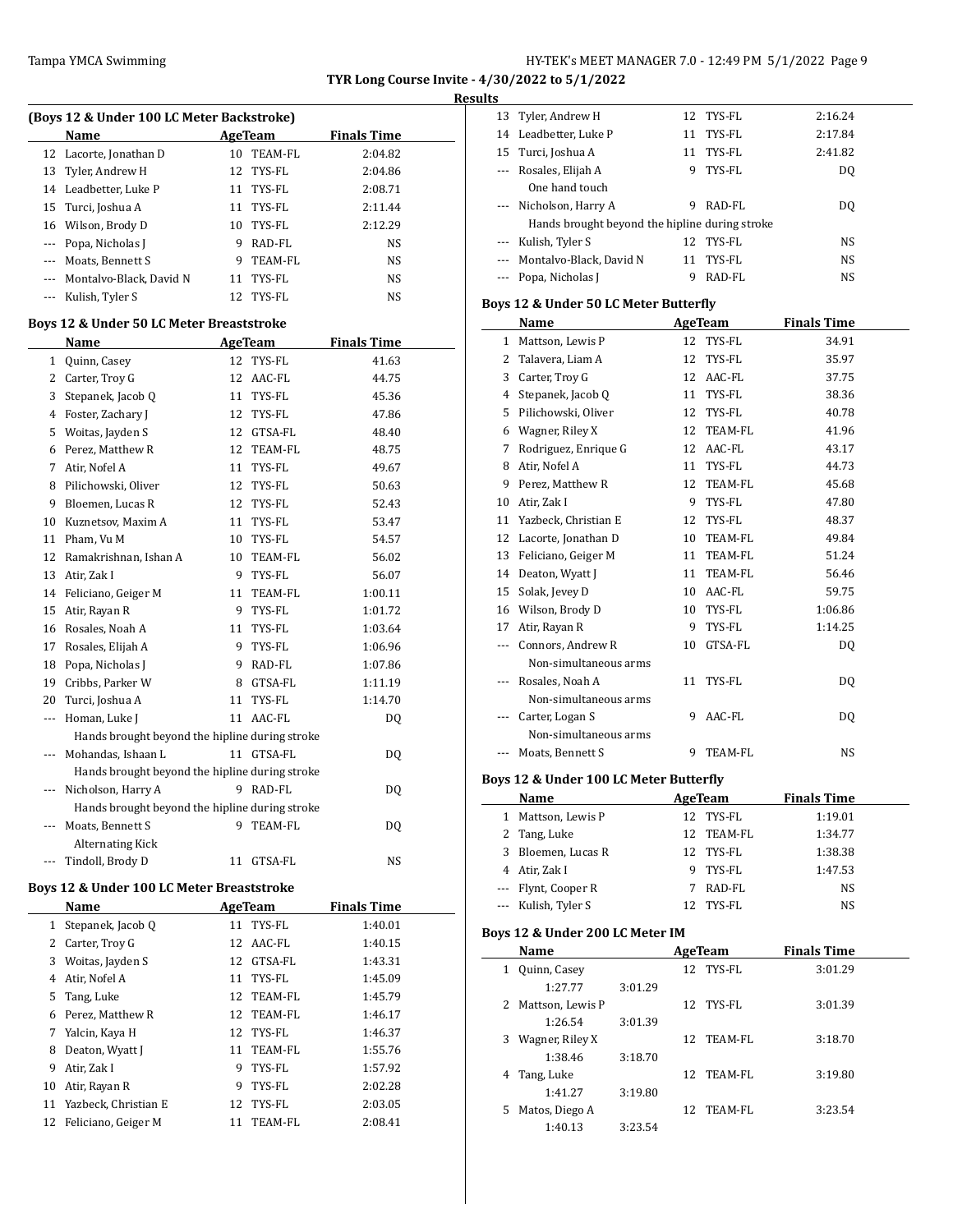# Tampa YMCA Swimming Tampa YMCA Swimming Fig. 2012 12:49 PM 5/1/2022 Page 10

**TYR Long Course Invite - 4/30/2022 to 5/1/2022 Results**

#### **(Boys 12 & Under 200 LC Meter IM)**

| $100,312$ & onder 200 Bo Meter 191 |         |    |           |                    |  |  |  |
|------------------------------------|---------|----|-----------|--------------------|--|--|--|
| Name                               |         |    | AgeTeam   | <b>Finals Time</b> |  |  |  |
| 6 Rodriguez, Enrique G             |         |    | 12 AAC-FL | 3:36.95            |  |  |  |
| 1:48.45                            | 3:36.95 |    |           |                    |  |  |  |
| --- Kuznetsov, Maxim A             |         |    | 11 TYS-FL | DO.                |  |  |  |
| Alternating Kick - fly             |         |    |           |                    |  |  |  |
| 1:49.72                            | DO.     |    |           |                    |  |  |  |
| Atir, Nofel A                      |         | 11 | TYS-FL    | DO.                |  |  |  |
| Non-simultaneous touch - breast    |         |    |           |                    |  |  |  |
| 1:37.00                            | DΟ      |    |           |                    |  |  |  |

### **Men 13 & Over 50 LC Meter Freestyle**

| Name                   |    |         | <b>Finals Time</b>                                                                                                                                                     |  |
|------------------------|----|---------|------------------------------------------------------------------------------------------------------------------------------------------------------------------------|--|
| Peck, Gavin S          |    |         | 25.63                                                                                                                                                                  |  |
| Schindler, Liam R      |    | AAC-FL  | 26.10                                                                                                                                                                  |  |
| Clements, Aidan W      |    | AAC-FL  | 26.24                                                                                                                                                                  |  |
| Thatavakorn, Sean J    |    | TYS-FL  | 26.74                                                                                                                                                                  |  |
| Rodriguez, Elliott E   |    | AAC-FL  | 27.05                                                                                                                                                                  |  |
| Medina, Alex A         |    | GTSA-FL | 27.99                                                                                                                                                                  |  |
| McNab, Garret P        | 15 | TYS-FL  | 28.24                                                                                                                                                                  |  |
| Borromeo, Tito B       |    | AAC-FL  | 28.31                                                                                                                                                                  |  |
| Doan, Collin M         | 13 | TYS-FL  | 28.33                                                                                                                                                                  |  |
| Casadiego, Samuel C    | 15 | TYS-FL  | 28.34                                                                                                                                                                  |  |
| Keats, Tiki J          |    | GTSA-FL | 28.50                                                                                                                                                                  |  |
| Rosochowicz, Aidyn K   | 17 | TYS-FL  | 28.54                                                                                                                                                                  |  |
| Pilichowski, Hubert    |    | UN-FL   | 28.70                                                                                                                                                                  |  |
| Patrocinio, George     | 13 | TYS-FL  | 28.76                                                                                                                                                                  |  |
| Detillio, Cayden C     | 16 | TYS-FL  | 28.97                                                                                                                                                                  |  |
| Ocasio, Aidan A        |    | AAC-FL  | 29.06                                                                                                                                                                  |  |
| Murashkin, Gregory     |    | TYS-FL  | 29.06                                                                                                                                                                  |  |
| Purcell, John W        |    | TYS-FL  | 29.10                                                                                                                                                                  |  |
| 19 Villalon, Brandon A |    | RAD-FL  | 29.26                                                                                                                                                                  |  |
| Fair-Purcell, Andrew J |    |         | 29.46                                                                                                                                                                  |  |
| Marcum, Wilson B       |    | GTSA-FL | 29.83                                                                                                                                                                  |  |
| Kulish, Ryan A         | 15 | TYS-FL  | 30.11                                                                                                                                                                  |  |
| Helmer, Anthony A      |    | GTSA-FL | 30.21                                                                                                                                                                  |  |
| Ward, Tyler C          | 15 | TYS-FL  | 30.64                                                                                                                                                                  |  |
| Penton, Marco E        | 13 | TYS-FL  | 30.82                                                                                                                                                                  |  |
| Szulga, Matthew O      |    | GTSA-FL | 30.82                                                                                                                                                                  |  |
| Clements, Tiernan M    |    | AAC-FL  | 30.93                                                                                                                                                                  |  |
| Beaty, Austin M        |    | GTSA-FL | 31.81                                                                                                                                                                  |  |
| Ellwood, Joshua J      |    | TYS-FL  | 32.14                                                                                                                                                                  |  |
| Kraus, Hunter          |    | TYS-FL  | 32.65                                                                                                                                                                  |  |
| Sosa, Alex G           |    | TYS-FL  | 32.96                                                                                                                                                                  |  |
| Blanco, David F        | 13 | TYS-FL  | 33.14                                                                                                                                                                  |  |
| Chuang, Logan M        | 13 | TYS-FL  | 35.65                                                                                                                                                                  |  |
| Tyler, Alex D          | 15 | TYS-FL  | 36.02                                                                                                                                                                  |  |
| Rosochowicz, Kye A     | 13 | TEAM-FL | 42.69                                                                                                                                                                  |  |
| Sofarelli, Jacob C     | 13 | TYS-FL  | 43.25                                                                                                                                                                  |  |
| Magalhaes, Erick B     |    | AAC-FL  | NS                                                                                                                                                                     |  |
| Gunther, Jack W        | 15 | TYS-FL  | NS                                                                                                                                                                     |  |
|                        |    |         | <b>AgeTeam</b><br>16 AAC-FL<br>17<br>16<br>15<br>14<br>14<br>16<br>15<br>17<br>17<br>14<br>16<br>17<br>16 RAD-FL<br>13<br>15<br>16<br>13<br>14<br>13<br>14<br>14<br>17 |  |

### **Men 13 & Over 100 LC Meter Freestyle**

| Name                  | AgeTeam   | <b>Finals Time</b> |
|-----------------------|-----------|--------------------|
| 1 Peck, Gavin S       | 16 AAC-FL | 55.00              |
| 2 Clements, Aidan W   | 16 AAC-FL | 56.16              |
| 3 Lapagesse, Joao N   | 16 AAC-FL | 57.42              |
| 4 Thatavakorn, Sean J | 15 TYS-FL | 57.96              |

| 5   | Izzi, Alessandro R   | 15 | GTSA-FL | 57.98   |
|-----|----------------------|----|---------|---------|
| 6   | Jansen, Jordan C     | 17 | AAC-FL  | 58.19   |
| 7   | Doan, Collin M       | 13 | TYS-FL  | 1:00.38 |
| 8   | McNab, Garret P      | 15 | TYS-FL  | 1:01.10 |
| 9   | Rodriguez, Elliott E | 14 | AAC-FL  | 1:01.18 |
| 10  | Murashkin, Anthony   | 14 | TYS-FL  | 1:02.30 |
| 11  | Purcell, John W      | 16 | TYS-FL  | 1:02.78 |
| 12  | Casadiego, Samuel C  | 15 | TYS-FL  | 1:02.81 |
| 13  | Villalon, Brandon A  | 17 | RAD-FL  | 1:03.04 |
| 14  | Rosochowicz, Aidyn K | 17 | TYS-FL  | 1:03.22 |
| 15  | Ocasio, Aidan A      | 17 | AAC-FL  | 1:03.49 |
| 16  | Stepanek, Evan W     | 14 | TYS-FL  | 1:05.48 |
| 17  | Kulish, Ryan A       | 15 | TYS-FL  | 1:05.94 |
| 18  | Walker, Kristian I   | 14 | UN-FL   | 1:06.84 |
| 19  | Clements, Tiernan M  | 13 | AAC-FL  | 1:08.46 |
| 20  | Ward, Tyler C        | 15 | TYS-FL  | 1:08.77 |
| 21  | Marcum, Wilson B     | 13 | GTSA-FL | 1:08.89 |
| 22  | Piankowski, Jacob N  | 16 | TYS-FL  | 1:09.43 |
| 23  | Penton, Marco E      | 13 | TYS-FL  | 1:10.06 |
| 24  | McConnell, Aidan K   | 15 | GTSA-FL | 1:10.17 |
| 25  | Beaty, Austin M      | 14 | GTSA-FL | 1:11.05 |
| 26  | Moats, Liam G        | 13 | TEAM-FL | 1:13.22 |
| 27  | Kraus, Hunter        | 14 | TYS-FL  | 1:15.41 |
| 28  | Blanco, David F      | 13 | TYS-FL  | 1:20.33 |
| 29  | Tyler, Alex D        | 15 | TYS-FL  | 1:20.45 |
| 30  | Chuang, Logan M      | 13 | TYS-FL  | 1:20.69 |
| 31  | Rosochowicz, Kye A   | 13 | TEAM-FL | 1:36.69 |
| 32  | Sofarelli, Jacob C   | 13 | TYS-FL  | 1:38.47 |
| --- | Magalhaes, Erick B   | 17 | AAC-FL  | NS      |
| --- | Gunther, Jack W      | 15 | TYS-FL  | NS      |
| --- | Pfeiffer, Liam R     | 16 | TYS-FL  | NS      |
|     |                      |    |         |         |

# **Men 13 & Over 200 LC Meter Freestyle**

|   | Name                   |         | AgeTeam    | <b>Finals Time</b> |
|---|------------------------|---------|------------|--------------------|
|   | 1 Lapagesse, Joao N    |         | 16 AAC-FL  | 2:00.72            |
|   | 58.34                  | 2:00.72 |            |                    |
|   | 2 Clements, Aidan W    |         | 16 AAC-FL  | 2:00.96            |
|   | 58.85                  | 2:00.96 |            |                    |
|   | 3 Peck, Gavin S        |         | 16 AAC-FL  | 2:04.01            |
|   | 1:01.44                | 2:04.01 |            |                    |
|   | 4 Schindler, Liam R    |         | 17 AAC-FL  | 2:06.81            |
|   | 1:02.46                | 2:06.81 |            |                    |
|   | *5 Johnson, Drew C     |         | 18 RAD-FL  | 2:07.01            |
|   | 1:00.78                | 2:07.01 |            |                    |
|   | *5 Jansen, Jordan C    |         | 17 AAC-FL  | 2:07.01            |
|   | 1:02.55                | 2:07.01 |            |                    |
| 7 | Magalhaes, Erick B     |         | 17 AAC-FL  | 2:12.36            |
|   | 1:04.65                | 2:12.36 |            |                    |
|   | 8 McNab, Garret P      |         | 15 TYS-FL  | 2:12.78            |
|   | 1:04.69                | 2:12.78 |            |                    |
| 9 | Rodriguez, Elliott E   |         | 14 AAC-FL  | 2:14.52            |
|   | 1:06.81                | 2:14.52 |            |                    |
|   | 10 Murashkin, Anthony  |         | 14 TYS-FL  | 2:15.23            |
|   | 1:04.79                | 2:15.23 |            |                    |
|   | 11 Nelson, Jacob C     |         | 17 GTSA-FL | 2:16.32            |
|   | 1:04.51                | 2:16.32 |            |                    |
|   | 12 Pilichowski, Hubert |         | 17 UN-FL   | 2:17.29            |
|   | 1:05.89                | 2:17.29 |            |                    |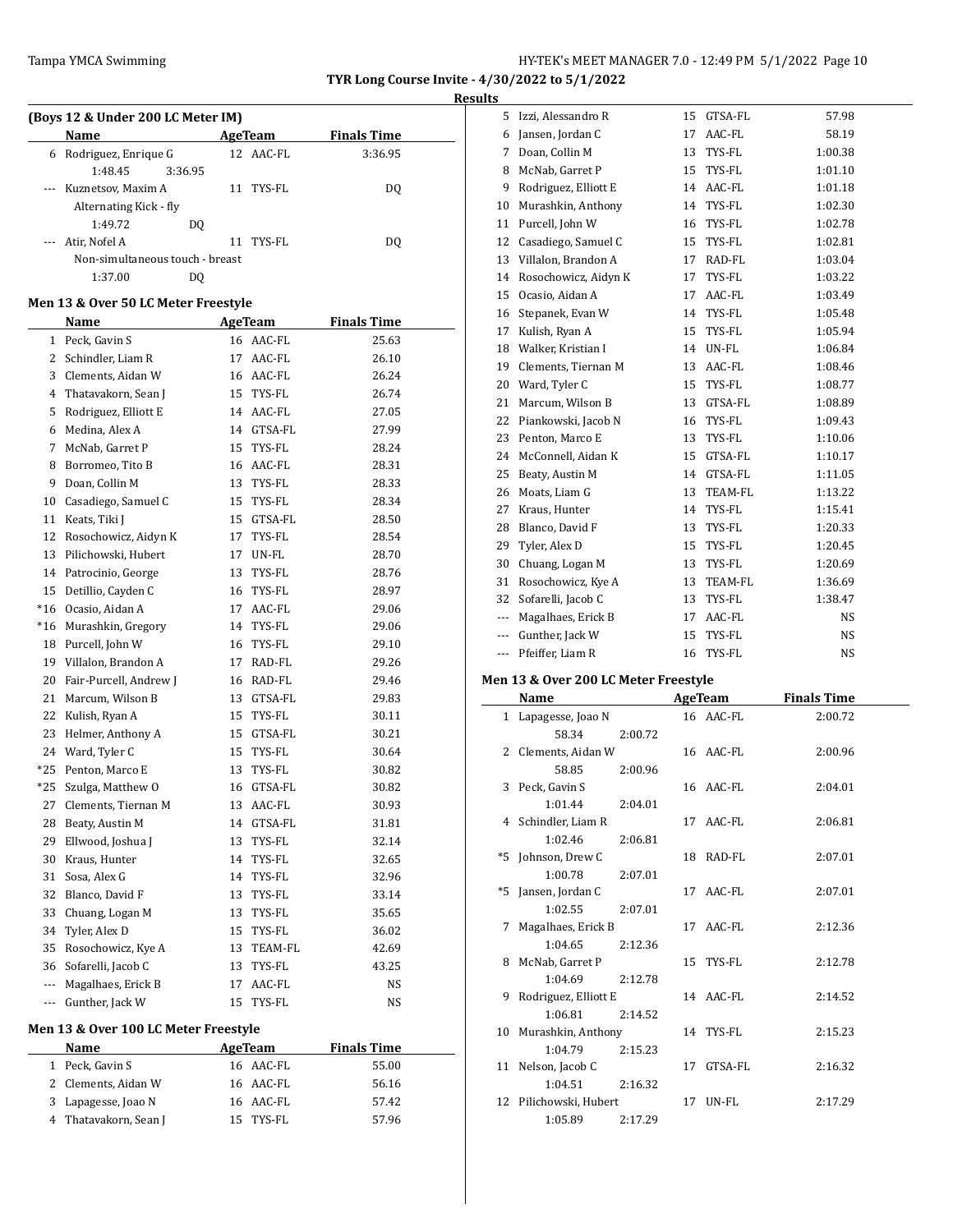### **Results**

 $\frac{1}{1-\frac{1}{2}}\left( \frac{1}{2}\right) ^{2}+\frac{1}{2}\left( \frac{1}{2}\right) ^{2}+\frac{1}{2}\left( \frac{1}{2}\right) ^{2}+\frac{1}{2}\left( \frac{1}{2}\right) ^{2}+\frac{1}{2}\left( \frac{1}{2}\right) ^{2}+\frac{1}{2}\left( \frac{1}{2}\right) ^{2}+\frac{1}{2}\left( \frac{1}{2}\right) ^{2}+\frac{1}{2}\left( \frac{1}{2}\right) ^{2}+\frac{1}{2}\left( \frac{1}{2}\right) ^{2}+\frac{1}{2}\left( \frac{1}{2$ 

 $\overline{\phantom{a}}$ 

| (Men 13 & Over 200 LC Meter Freestyle) |                         |  |            |                     |  |  |
|----------------------------------------|-------------------------|--|------------|---------------------|--|--|
|                                        | Name                    |  |            | AgeTeam Finals Time |  |  |
| 13                                     | Medina, Alex A          |  | 14 GTSA-FL | 2:18.37             |  |  |
|                                        | 1:07.58<br>2:18.37      |  |            |                     |  |  |
|                                        | 14 Wilson, Logan R      |  | 14 TYS-FL  | 2:19.00             |  |  |
|                                        | 1:07.18<br>2:19.00      |  |            |                     |  |  |
| 15                                     | Farhadi, Roham          |  | 14 TYS-FL  | 2:20.99             |  |  |
|                                        | 16 Ocasio, Aidan A      |  | 17 AAC-FL  | 2:22.28             |  |  |
|                                        | 1:05.00<br>2:22.28      |  |            |                     |  |  |
|                                        | 17 Pham, Khanh M        |  | 15 TYS-FL  | 2:23.60             |  |  |
|                                        | 1:08.89<br>2:23.60      |  |            |                     |  |  |
|                                        | 18 Rosochowicz, Aidyn K |  | 17 TYS-FL  | 2:25.15             |  |  |
|                                        | 1:07.64<br>2:25.15      |  |            |                     |  |  |
|                                        | 19 Walker, Kristian I   |  | 14 UN-FL   | 2:25.18             |  |  |
|                                        | 1:10.20<br>2:25.18      |  |            |                     |  |  |
| 20                                     | Patrocinio, George      |  | 13 TYS-FL  | 2:25.60             |  |  |
|                                        | 1:09.96<br>2:25.60      |  |            |                     |  |  |
| 21                                     | Szulga, Matthew O       |  | 16 GTSA-FL | 2:27.78             |  |  |
|                                        | 2:27.78<br>1:10.01      |  |            |                     |  |  |
| 22                                     | Fair-Purcell, Andrew J  |  | 16 RAD-FL  | 2:28.07             |  |  |
|                                        | 1:12.93<br>2:28.07      |  |            |                     |  |  |
| 23                                     | Ward, Tyler C           |  | 15 TYS-FL  | 2:29.45             |  |  |
|                                        | 1:12.92<br>2:29.45      |  |            |                     |  |  |
| 24                                     | Piankowski, Jacob N     |  | 16 TYS-FL  | 2:33.53             |  |  |
|                                        | 1:09.96<br>2:33.53      |  |            |                     |  |  |
| 25                                     | Kulish, Ryan A          |  | 15 TYS-FL  | 2:33.67             |  |  |
|                                        | 1:10.78<br>2:33.67      |  |            |                     |  |  |
| 26                                     | Moats, Liam G           |  | 13 TEAM-FL | 2:34.33             |  |  |
|                                        | 1:15.29<br>2:34.33      |  |            |                     |  |  |
| 27                                     | Helmer, Anthony A       |  | 15 GTSA-FL | 2:34.67             |  |  |
|                                        | 1:13.37<br>2:34.67      |  |            |                     |  |  |
|                                        | 28 Marcum, Wilson B     |  | 13 GTSA-FL | 2:38.13             |  |  |
|                                        | 1:15.43<br>2:38.13      |  |            |                     |  |  |
| 29                                     | Kraus, Hunter           |  | 14 TYS-FL  | 2:43.54             |  |  |
|                                        | 1:15.78<br>2:43.54      |  |            |                     |  |  |
| 30                                     | Sosa, Alex G            |  | 14 TYS-FL  | 2:44.27             |  |  |
|                                        | 1:19.97<br>2:44.27      |  |            |                     |  |  |
| 31                                     | Laise, Lucciano D       |  | 14 TYS-FL  | 2:55.21             |  |  |
|                                        | 1:21.07<br>2:55.21      |  |            |                     |  |  |
| 32                                     | Bedenbaugh, Peter H     |  | 14 TYS-FL  | 3:05.69             |  |  |
|                                        | 3:05.69<br>1:27.78      |  |            |                     |  |  |
|                                        | 33 Sofarelli, Jacob C   |  | 13 TYS-FL  | 3:41.91             |  |  |
|                                        | --- Izzi, Alessandro R  |  | 15 GTSA-FL | <b>NS</b>           |  |  |

# **Men 13 & Over 50 LC Meter Backstroke**

L.

|    | <b>Name</b>           | AgeTeam |            | <b>Finals Time</b> |
|----|-----------------------|---------|------------|--------------------|
| 1  | Johnson, Drew C       | 18      | RAD-FL     | 31.37              |
| 2  | Jansen, Jordan C      | 17      | AAC-FL     | 31.45              |
| 3  | Schindler, Liam R     | 17      | AAC-FL     | 32.20              |
| 4  | Purcell, John W       |         | 16 TYS-FL  | 33.83              |
| 5. | Rodriguez, Elliott E  |         | 14 AAC-FL  | 34.48              |
| 6  | Keats, Tiki J         |         | 15 GTSA-FL | 34.78              |
| 7  | Tripp, Corban Z       |         | 14 RAD-FL  | 36.50              |
| 8  | Marcum, Wilson B      |         | 13 GTSA-FL | 36.63              |
| 9  | Ocasio, Aidan A       | 17      | AAC-FL     | 37.33              |
| 10 | Sosa, Alex G          |         | 14 TYS-FL  | 38.65              |
| 11 | Kraus, Hunter         |         | 14 TYS-FL  | 39.80              |
|    | 12 McConnell, Aidan K | 15      | GTSA-FL    | 39.93              |

| 13                    |                                              |    |                |                    |  |
|-----------------------|----------------------------------------------|----|----------------|--------------------|--|
|                       | Rosochowicz, Aidyn K                         |    | 17 TYS-FL      | 39.94              |  |
| 14                    | Bedenbaugh, Peter H                          |    | 14 TYS-FL      | 40.26              |  |
| 15                    | Clements, Tiernan M                          |    | 13 AAC-FL      | 40.88              |  |
| 16                    | Thorne, Javi A                               |    | 14 GTSA-FL     | 42.98              |  |
| 17                    | Blanco, David F                              |    | 13 TYS-FL      | 43.61              |  |
| 18                    | Sofarelli, Jacob C                           |    | 13 TYS-FL      | 44.91              |  |
| 19                    | Silva, Aaron C                               |    | 14 TYS-FL      | 46.56              |  |
| 20                    | Rosochowicz, Kye A                           |    | 13 TEAM-FL     | 50.74              |  |
| ---                   | Lantzy, Caleb A                              |    | 15 RAD-FL      | DQ                 |  |
|                       | Completely submerged prior to turn or finish |    |                |                    |  |
|                       | Borowiec, Bruno V                            |    | 14 AAC-FL      | NS                 |  |
|                       |                                              |    |                |                    |  |
|                       | Men 13 & Over 100 LC Meter Backstroke        |    |                |                    |  |
|                       | Name                                         |    | <b>AgeTeam</b> | <b>Finals Time</b> |  |
| $\mathbf{1}$          | Clements, Aidan W                            |    | 16 AAC-FL      | 1:04.04            |  |
| $\mathbf{2}^{\prime}$ | Doan, Collin M                               |    | 13 TYS-FL      | 1:07.31            |  |
|                       | 3 Detillio, Cayden C                         |    | 16 TYS-FL      | 1:12.46            |  |
|                       | 4 Medina, Alex A                             |    | 14 GTSA-FL     | 1:17.18            |  |
| 5                     | Wilson, Logan R                              |    | 14 TYS-FL      | 1:18.26            |  |
| 6                     | Kulish, Ryan A                               |    | 15 TYS-FL      | 1:18.56            |  |
| 7                     | Stepanek, Evan W                             |    | 14 TYS-FL      | 1:20.19            |  |
|                       |                                              |    |                |                    |  |
| 8                     | Patrocinio, George                           |    | 13 TYS-FL      | 1:20.33            |  |
| 9                     | Marcum, Wilson B                             |    | 13 GTSA-FL     | 1:21.32            |  |
| 10                    | Moats, Liam G                                |    | 13 TEAM-FL     | 1:22.19            |  |
| 11                    | Sosa, Alex G                                 |    | 14 TYS-FL      | 1:22.78            |  |
| 12                    | Piankowski, Jacob N                          |    | 16 TYS-FL      | 1:23.05            |  |
| 13                    | McConnell, Aidan K                           |    | 15 GTSA-FL     | 1:23.14            |  |
|                       | 14 Ward, Tyler C                             |    | 15 TYS-FL      | 1:23.60            |  |
| 15                    | Kraus, Hunter                                |    | 14 TYS-FL      | 1:26.69            |  |
| ---                   | Magalhaes, Erick B                           |    | 17 AAC-FL      | NS                 |  |
|                       |                                              |    |                |                    |  |
|                       |                                              |    |                |                    |  |
|                       | Men 13 & Over 200 LC Meter Backstroke        |    |                |                    |  |
|                       | Name                                         |    | <b>AgeTeam</b> | <b>Finals Time</b> |  |
| $\mathbf{1}$          | Clements, Aidan W                            |    | 16 AAC-FL      | 2:22.54            |  |
|                       | 2:22.54<br>1:08.70                           |    |                |                    |  |
| 2                     | Murashkin, Anthony                           |    | 14 TYS-FL      | 2:41.00            |  |
|                       | 1:18.52<br>2:41.00                           |    |                |                    |  |
| 3                     | Farhadi, Roham                               | 14 | TYS-FL         | 2:43.50            |  |
|                       | 1:20.34<br>2:43.50                           |    |                |                    |  |
| 4                     | Ellwood, Joshua J                            | 13 | TYS-FL         | 2:47.24            |  |
|                       | 1:22.39<br>2:47.24                           |    |                |                    |  |
|                       | 5 Wilson, Logan R                            |    | 14 TYS-FL      | 2:48.12            |  |
|                       | 1:22.93<br>2:48.12                           |    |                |                    |  |
| 6                     | Quinn, Brady                                 |    | 14 TYS-FL      | 2:49.95            |  |
|                       | 1:22.40<br>2:49.95                           |    |                |                    |  |
| 7                     | Patrocinio, George                           | 13 | TYS-FL         | 2:50.32            |  |
|                       | 1:23.77<br>2:50.32                           |    |                |                    |  |
| 8                     | Piankowski, Jacob N                          | 16 | TYS-FL         | 2:56.78            |  |
|                       | 1:27.20<br>2:56.78                           |    |                |                    |  |
| ---                   | Doan, Cristian M                             |    | 15 TYS-FL      | DQ                 |  |
|                       | Delay initiating turn after past vertical    |    |                |                    |  |
|                       | 1:20.14<br>DQ                                |    |                |                    |  |
| ---                   | Laise, Lucciano D                            |    | 14 TYS-FL      | DQ                 |  |
|                       | Shoulders past vertical toward breast        |    |                |                    |  |
| ---                   | Kulish, Ryan A                               |    | 15 TYS-FL      | DQ                 |  |
|                       | Delay initiating turn after past vertical    |    |                |                    |  |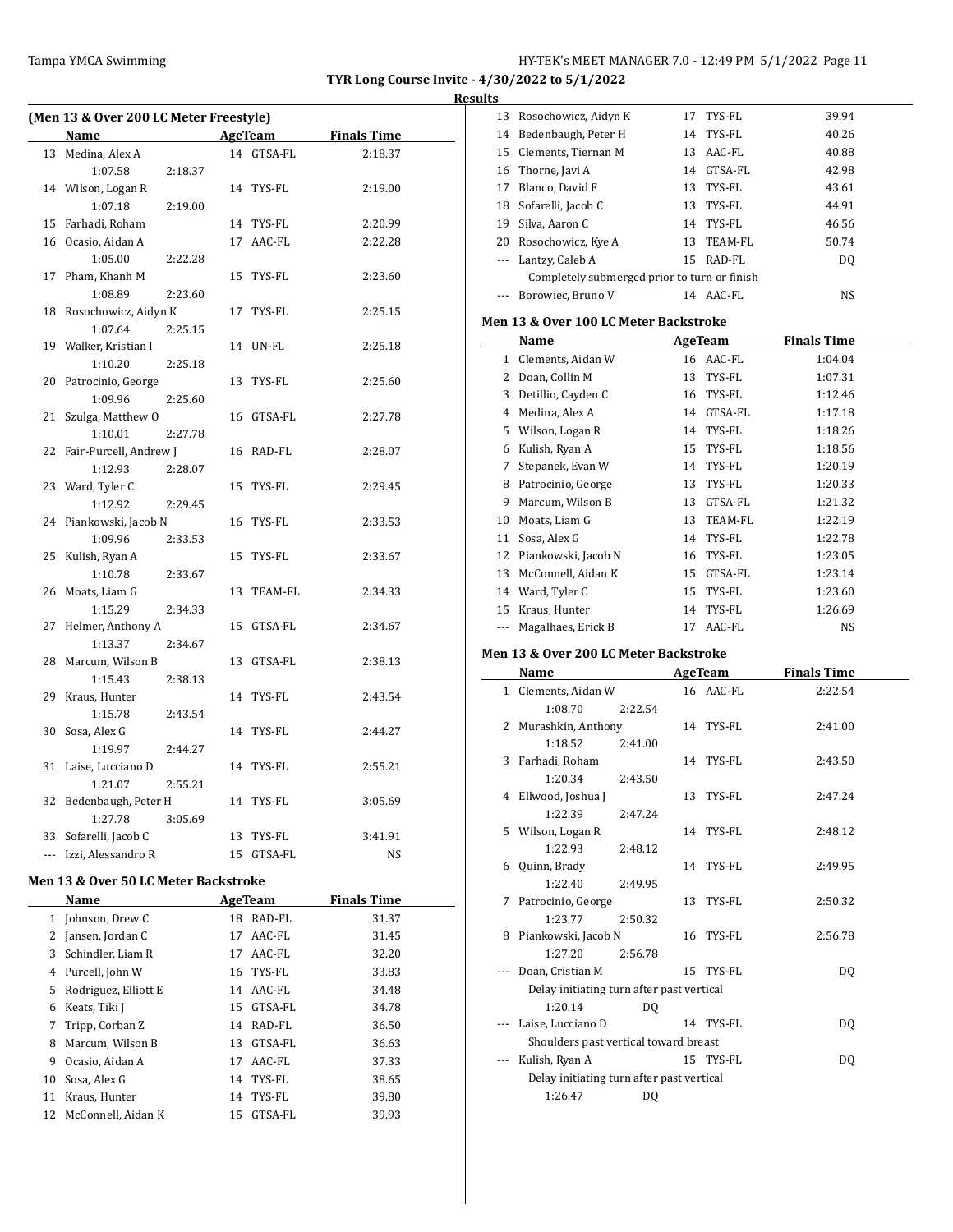| Tampa YMCA Swimming | HY-TEK's MEET MANAGER 7.0 - 12:49 PM 5/1/2022 Page 12 |
|---------------------|-------------------------------------------------------|
|---------------------|-------------------------------------------------------|

# **Results**

|              | Name                                      |    | AgeTeam    | <b>Finals Time</b> |
|--------------|-------------------------------------------|----|------------|--------------------|
| ---          | Doan, Collin M                            |    | 13 TYS-FL  | DQ                 |
|              | Delay initiating turn after past vertical |    |            |                    |
|              | 1:12.79                                   | DQ |            |                    |
| $\cdots$     | Pfeiffer. Liam R                          | 16 | TYS-FL     | NS                 |
|              | --- Lapagesse, Joao N                     |    | 16 AAC-FL  | SCR                |
| $---$        | Borromeo, Tito B                          |    | 16 AAC-FL  | SCR                |
|              |                                           |    |            |                    |
|              | Men 13 & Over 50 LC Meter Breaststroke    |    |            |                    |
|              | Name                                      |    | AgeTeam    | <b>Finals Time</b> |
| $\mathbf{1}$ | Thatavakorn, Sean J                       | 15 | TYS-FL     | 34.40              |
|              | 2 Keats, Tiki J                           | 15 | GTSA-FL    | 35.03              |
|              | 3 Murashkin, Gregory                      |    | 14 TYS-FL  | 36.06              |
|              | 4 Borowiec, Bruno V                       |    | 14 AAC-FL  | 36.91              |
| 5.           | Doan, Collin M                            |    | 13 TYS-FL  | 37.28              |
| 6            | Medina, Alex A                            |    | 14 GTSA-FL | 38.47              |
| 7            | Fair-Purcell, Andrew J                    |    | 16 RAD-FL  | 38.75              |
| 8            | Purcell, John W                           |    | 16 TYS-FL  | 38.78              |
| 9            | Helmer, Anthony A                         | 15 | GTSA-FL    | 40.41              |
|              | 10 Lantzy, Caleb A                        | 15 | RAD-FL     | 43.44              |
|              | 11 Clements, Tiernan M                    |    | 13 AAC-FL  | 43.47              |
|              | 12 Silva, Aaron C                         |    | 14 TYS-FL  | 43.78              |
|              | 13 Piankowski, Jacob N                    | 16 | TYS-FL     | 45.22              |
|              | 14 McConnell, Aidan K                     |    | 15 GTSA-FL | 45.63              |
|              | 15 Blanco, David F                        | 13 | TYS-FL     | 46.43              |
|              | 16 Tripp, Corban Z                        |    | 14 RAD-FL  | 48.97              |
|              | 17 Thorne, Javi A                         |    | 14 GTSA-FL | 49.53              |
| 18           | Rosochowicz, Kye A                        |    | 13 TEAM-FL | 1:07.94            |
|              |                                           |    |            |                    |
|              | Men 13 & Over 100 LC Meter Breaststroke   |    |            |                    |
|              | Name                                      |    | AgeTeam    | <b>Finals Time</b> |
|              | 1 Borromeo, Tito B                        |    | 16 AAC-FL  | 1:13.61            |
|              | 2 Schindler, Liam R                       |    | 17 AAC-FL  | 1:13.88            |
| 3            | Doan, Cristian M                          | 15 | TYS-FL     | 1:14.79            |
| 4            | Macgregor, Ben D                          |    | 16 RAD-FL  | 1:15.56            |
| 5            | Pilichowski, Hubert                       |    | 17 UN-FL   | 1:17.78            |
| 6            | Detillio, Cayden C                        | 16 | TYS-FL     | 1:18.00            |
| 7            | Izzi, Alessandro R                        | 15 | GTSA-FL    | 1:18.11            |
| 8            | Patrocinio, George                        | 13 | TYS-FL     | 1:19.80            |
| 9            | Taheri, Arshia A                          | 15 | TYS-FL     | 1:19.86            |
| 10           | Murashkin, Gregory                        | 14 | TYS-FL     | 1:20.54            |
| 11           | Keats, Tiki J                             | 15 | GTSA-FL    | 1:24.47            |
| 12           | Helmer, Anthony A                         | 15 | GTSA-FL    | 1:27.05            |
| 13           | Stepanek, Evan W                          | 14 | TYS-FL     | 1:27.22            |
| 14           | Medina, Alex A                            | 14 | GTSA-FL    | 1:27.63            |
| 15           | Fair-Purcell, Andrew J                    | 16 | RAD-FL     | 1:27.67            |
| 16           | Ellwood, Joshua J                         | 13 | TYS-FL     | 1:29.44            |
| 17           | Szulga, Matthew O                         | 16 | GTSA-FL    | 1:33.54            |
| 18           | Moats, Liam G                             | 13 | TEAM-FL    | 1:34.45            |
| 19           | Chuang, Logan M                           | 13 | TYS-FL     | 1:36.14            |
| 20           | Blanco, David F                           | 13 | TYS-FL     | 1:40.59            |
| 21           | Tyler, Alex D                             | 15 | TYS-FL     | 1:45.67            |
| 22           | Sofarelli, Jacob C                        | 13 | TYS-FL     | 2:00.34            |
|              | Pfeiffer, Liam R                          | 16 | TYS-FL     | NS                 |
| ---          |                                           |    |            |                    |

| <b>Finals Time</b><br>AgeTeam<br>Name<br>15 TYS-FL<br>2:44.57<br>1 Doan, Cristian M<br>1:17.64<br>2:44.57<br>2 Borromeo, Tito B<br>16 AAC-FL<br>2:47.03<br>Murashkin, Anthony<br>14 TYS-FL<br>2:49.61<br>3<br>1:20.73<br>2:49.61<br>4 Pilichowski, Hubert<br>17<br>UN-FL<br>2:50.53<br>2:50.53<br>1:20.96<br>5<br>Patrocinio, George<br>13 TYS-FL<br>2:53.41<br>1:22.41<br>2:53.41<br>Taheri, Arshia A<br>15 TYS-FL<br>2:57.56<br>6<br>1:23.92<br>2:57.56<br>Pham, Khanh M<br>15<br>TYS-FL<br>2:58.68<br>7<br>1:25.95<br>2:58.68<br>8 Stepanek, Evan W<br>14 TYS-FL<br>3:06.49<br>1:29.30<br>3:06.49<br>Casadiego, Samuel C<br>9<br>15<br>TYS-FL<br>3:08.72<br>1:32.96<br>3:08.72<br>Ellwood, Joshua J<br>TYS-FL<br>3:18.15<br>10<br>13 |  |
|-----------------------------------------------------------------------------------------------------------------------------------------------------------------------------------------------------------------------------------------------------------------------------------------------------------------------------------------------------------------------------------------------------------------------------------------------------------------------------------------------------------------------------------------------------------------------------------------------------------------------------------------------------------------------------------------------------------------------------------------|--|
|                                                                                                                                                                                                                                                                                                                                                                                                                                                                                                                                                                                                                                                                                                                                         |  |
|                                                                                                                                                                                                                                                                                                                                                                                                                                                                                                                                                                                                                                                                                                                                         |  |
|                                                                                                                                                                                                                                                                                                                                                                                                                                                                                                                                                                                                                                                                                                                                         |  |
|                                                                                                                                                                                                                                                                                                                                                                                                                                                                                                                                                                                                                                                                                                                                         |  |
|                                                                                                                                                                                                                                                                                                                                                                                                                                                                                                                                                                                                                                                                                                                                         |  |
|                                                                                                                                                                                                                                                                                                                                                                                                                                                                                                                                                                                                                                                                                                                                         |  |
|                                                                                                                                                                                                                                                                                                                                                                                                                                                                                                                                                                                                                                                                                                                                         |  |
|                                                                                                                                                                                                                                                                                                                                                                                                                                                                                                                                                                                                                                                                                                                                         |  |
|                                                                                                                                                                                                                                                                                                                                                                                                                                                                                                                                                                                                                                                                                                                                         |  |
|                                                                                                                                                                                                                                                                                                                                                                                                                                                                                                                                                                                                                                                                                                                                         |  |
|                                                                                                                                                                                                                                                                                                                                                                                                                                                                                                                                                                                                                                                                                                                                         |  |
|                                                                                                                                                                                                                                                                                                                                                                                                                                                                                                                                                                                                                                                                                                                                         |  |
|                                                                                                                                                                                                                                                                                                                                                                                                                                                                                                                                                                                                                                                                                                                                         |  |
|                                                                                                                                                                                                                                                                                                                                                                                                                                                                                                                                                                                                                                                                                                                                         |  |
|                                                                                                                                                                                                                                                                                                                                                                                                                                                                                                                                                                                                                                                                                                                                         |  |
|                                                                                                                                                                                                                                                                                                                                                                                                                                                                                                                                                                                                                                                                                                                                         |  |
|                                                                                                                                                                                                                                                                                                                                                                                                                                                                                                                                                                                                                                                                                                                                         |  |
|                                                                                                                                                                                                                                                                                                                                                                                                                                                                                                                                                                                                                                                                                                                                         |  |
|                                                                                                                                                                                                                                                                                                                                                                                                                                                                                                                                                                                                                                                                                                                                         |  |
| 1:34.45<br>3:18.15                                                                                                                                                                                                                                                                                                                                                                                                                                                                                                                                                                                                                                                                                                                      |  |
| 11 Moats, Liam G<br>TEAM-FL<br>3:29.24<br>13                                                                                                                                                                                                                                                                                                                                                                                                                                                                                                                                                                                                                                                                                            |  |
| 1:39.27<br>3:29.24                                                                                                                                                                                                                                                                                                                                                                                                                                                                                                                                                                                                                                                                                                                      |  |
| --- Pfeiffer, Liam R<br>16 TYS-FL<br>NS.                                                                                                                                                                                                                                                                                                                                                                                                                                                                                                                                                                                                                                                                                                |  |
| Men 13 & Over 50 LC Meter Butterfly                                                                                                                                                                                                                                                                                                                                                                                                                                                                                                                                                                                                                                                                                                     |  |
| <b>Finals Time</b><br>Name<br>AgeTeam                                                                                                                                                                                                                                                                                                                                                                                                                                                                                                                                                                                                                                                                                                   |  |
| 1 Schindler, Liam R<br>17 AAC-FL<br>27.84                                                                                                                                                                                                                                                                                                                                                                                                                                                                                                                                                                                                                                                                                               |  |
| 2 Thatavakorn, Sean J<br>15 TYS-FL<br>28.15                                                                                                                                                                                                                                                                                                                                                                                                                                                                                                                                                                                                                                                                                             |  |
| 3 Jansen, Jordan C<br>17 AAC-FL<br>28.27                                                                                                                                                                                                                                                                                                                                                                                                                                                                                                                                                                                                                                                                                                |  |
| 4 Izzi, Alessandro R<br>15 GTSA-FL<br>28.37                                                                                                                                                                                                                                                                                                                                                                                                                                                                                                                                                                                                                                                                                             |  |
| 5 Macgregor, Ben D<br>16 RAD-FL<br>28.61                                                                                                                                                                                                                                                                                                                                                                                                                                                                                                                                                                                                                                                                                                |  |
| 6 Rodriguez, Elliott E<br>14 AAC-FL<br>29.11                                                                                                                                                                                                                                                                                                                                                                                                                                                                                                                                                                                                                                                                                            |  |
| Casadiego, Samuel C<br>7<br>15 TYS-FL<br>29.46                                                                                                                                                                                                                                                                                                                                                                                                                                                                                                                                                                                                                                                                                          |  |
|                                                                                                                                                                                                                                                                                                                                                                                                                                                                                                                                                                                                                                                                                                                                         |  |

| 8        | Keats, Tiki J          | 15 | GTSA-FL | 30.76     |
|----------|------------------------|----|---------|-----------|
| 9        | Murashkin, Anthony     | 14 | TYS-FL  | 30.96     |
| 10       | Purcell, John W        | 16 | TYS-FL  | 31.09     |
| 11       | Villalon, Brandon A    | 17 | RAD-FL  | 31.24     |
| 12       | Pilichowski, Hubert    | 17 | UN-FL   | 32.10     |
| 13       | Ocasio, Aidan A        | 17 | AAC-FL  | 32.58     |
| 14       | Borromeo, Tito B       | 16 | AAC-FL  | 32.80     |
| 15       | Clements, Tiernan M    | 13 | AAC-FL  | 33.47     |
| 16       | Fair-Purcell, Andrew J | 16 | RAD-FL  | 33.94     |
| 17       | Penton, Marco E        | 13 | TYS-FL  | 34.14     |
| 18       | Doan, Cristian M       | 15 | TYS-FL  | 34.18     |
| 19       | Rosochowicz, Aidyn K   | 17 | TYS-FL  | 34.41     |
| 20       | Ellwood, Joshua J      | 13 | TYS-FL  | 34.65     |
| 21       | Szulga, Matthew O      | 16 | GTSA-FL | 34.66     |
| 22       | McConnell, Aidan K     | 15 | GTSA-FL | 36.08     |
| 23       | Sosa, Alex G           | 14 | TYS-FL  | 36.90     |
| 24       | Piankowski, Jacob N    | 16 | TYS-FL  | 37.20     |
| 25       | Beaty, Austin M        | 14 | GTSA-FL | 37.65     |
| 26       | Rosochowicz, Kye A     | 13 | TEAM-FL | 56.93     |
| $\cdots$ | Gunther, Jack W        | 15 | TYS-FL  | <b>NS</b> |

--- Helmer, Anthony A 15 GTSA-FL NS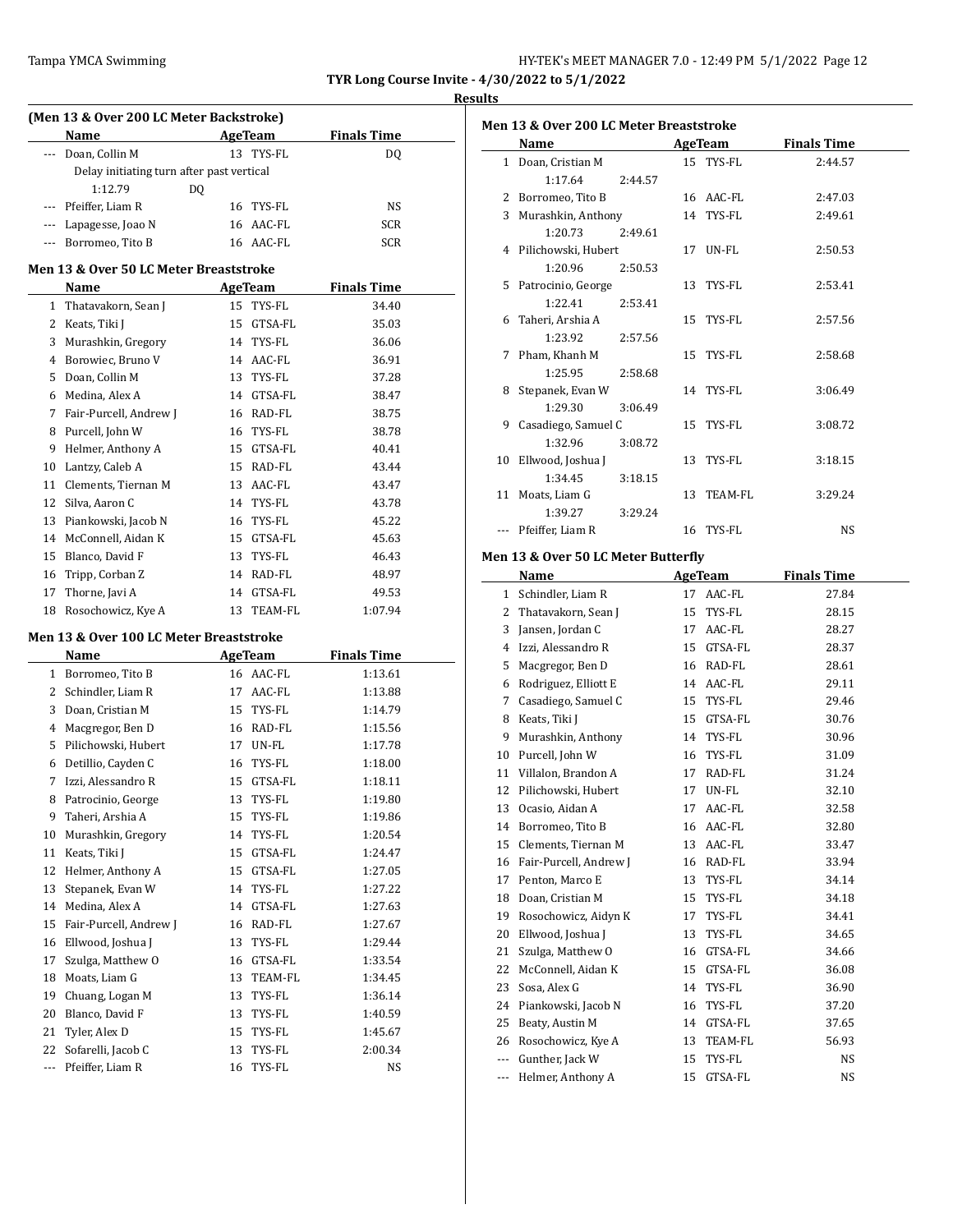|          |                                              |    |                |                    | <b>Results</b> |
|----------|----------------------------------------------|----|----------------|--------------------|----------------|
|          | Men 13 & Over 100 LC Meter Butterfly<br>Name |    | AgeTeam        | <b>Finals Time</b> |                |
|          | 1 Peck, Gavin S                              |    | 16 AAC-FL      | 1:02.03            |                |
|          | 2 Thatavakorn, Sean J                        |    | 15 TYS-FL      | 1:02.59            |                |
|          | 3 Clements, Aidan W                          |    | 16 AAC-FL      | 1:03.85            |                |
|          | 4 Casadiego, Samuel C                        |    | 15 TYS-FL      | 1:05.27            |                |
|          | 5 Jansen, Jordan C                           |    | 17 AAC-FL      | 1:05.96            |                |
|          | 6 Rodriguez, Elliott E                       |    | 14 AAC-FL      | 1:06.62            |                |
|          | 7 McNab, Garret P                            |    | 15 TYS-FL      | 1:07.00            |                |
| 8        | Murashkin, Gregory                           |    | 14 TYS-FL      | 1:07.30            |                |
| 9        | Magalhaes, Erick B                           |    | 17 AAC-FL      | 1:07.94            |                |
| 10       | Quinn, Brady                                 |    | 14 TYS-FL      | 1:09.26            |                |
| 11       | Stepanek, Evan W                             |    | 14 TYS-FL      | 1:09.76            |                |
|          | 12 Taheri, Arshia A                          |    | 15 TYS-FL      | 1:10.30            |                |
| 13       | Wilson, Logan R                              |    | 14 TYS-FL      | 1:10.83            |                |
|          | 14 Purcell, John W                           |    | 16 TYS-FL      | 1:11.31            |                |
|          | 15 Pham, Khanh M                             |    | 15 TYS-FL      | 1:11.79            |                |
|          | 16 Nelson, Jacob C                           | 17 | GTSA-FL        | 1:12.22            |                |
|          | 17 Borowiec, Bruno V                         |    | 14 AAC-FL      | 1:12.88            |                |
|          | 18 Walker, Kristian I                        |    | 14 UN-FL       | 1:14.36            |                |
|          | 19 Tripp, Corban Z                           |    | 14 RAD-FL      | 1:15.29            |                |
|          | Helmer, Anthony A                            |    | 15 GTSA-FL     | 1:15.79            |                |
| 20<br>21 | Moats. Liam G                                |    | 13 TEAM-FL     |                    |                |
| 22       |                                              |    | 16 GTSA-FL     | 1:16.62            |                |
|          | Szulga, Matthew O                            |    |                | 1:17.21            |                |
|          | 23 Ward, Tyler C                             |    | 15 TYS-FL      | 1:17.83            |                |
|          | 24 Ocasio, Aidan A                           |    | 17 AAC-FL      | 1:18.62            |                |
| 25       | Rosochowicz, Aidyn K                         |    | 17 TYS-FL      | 1:21.37            |                |
|          | 26 Clements, Tiernan M                       |    | 13 AAC-FL      | 1:23.59            |                |
|          | 27 Sosa, Alex G                              |    | 14 TYS-FL      | 1:24.39            |                |
| ---      | Kraus, Hunter<br>Scissors kick               |    | 14 TYS-FL      | DQ                 |                |
|          | --- Keats, Tiki J                            |    | 15 GTSA-FL     | DQ                 |                |
|          | Walking on or springing from bottom          |    |                |                    |                |
|          | Izzi, Alessandro R                           |    | 15 GTSA-FL     | NS                 |                |
|          | Men 13 & Over 200 LC Meter Butterfly<br>Name |    | <b>AgeTeam</b> | <b>Finals Time</b> |                |
| 1        | Peck, Gavin S                                |    | 16 AAC-FL      | 2:22.62            |                |
|          | 1:06.11<br>2:22.62                           |    |                |                    |                |
|          | 2 Murashkin, Gregory                         |    | 14 TYS-FL      | 2:30.96            |                |
|          | 1:11.54<br>2:30.96                           |    |                |                    |                |
|          | 3 Murashkin, Anthony                         |    | 14 TYS-FL      | 2:31.27            |                |
|          | 1:11.13<br>2:31.27                           |    |                |                    |                |
|          | 4 Wilson, Logan R                            |    | 14 TYS-FL      | 2:32.04            |                |
|          | 1:12.25<br>2:32.04                           |    |                |                    |                |
|          | 5 McNab, Garret P                            |    | 15 TYS-FL      | 2:36.74            |                |
|          | 1:10.90<br>2:36.74                           |    |                |                    |                |
|          | 6 Taheri, Arshia A                           |    | 15 TYS-FL      | 2:41.80            |                |
|          |                                              |    |                |                    |                |

1:15.61 2:41.80

1:16.18 2:52.03

1:07.77 2:20.29

1:10.45 2:23.66

**Men 13 & Over 200 LC Meter IM**

7 Walker, Kristian I 14 UN-FL 2:52.03

**Name Age Team Finals Time** 1 Lapagesse, Joao N 16 AAC-FL 2:20.29

2 Schindler, Liam R 17 AAC-FL 2:23.66

| սււթ                          |                                         |         |    |                         |                    |  |  |  |
|-------------------------------|-----------------------------------------|---------|----|-------------------------|--------------------|--|--|--|
| 3                             | Thatavakorn, Sean J                     |         |    | 15 TYS-FL               | 2:24.40            |  |  |  |
|                               | 1:09.82                                 | 2:24.40 |    |                         |                    |  |  |  |
|                               | 4 Doan, Collin M                        |         |    | 13 TYS-FL               | 2:27.92            |  |  |  |
|                               | 1:09.78                                 | 2:27.92 |    |                         |                    |  |  |  |
|                               | 5 Johnson, Drew C                       |         |    | 18 RAD-FL               | 2:30.09            |  |  |  |
|                               | 1:10.02                                 | 2:30.09 |    |                         |                    |  |  |  |
|                               | 6 Peck, Gavin S                         |         |    | 16 AAC-FL               | 2:31.63            |  |  |  |
|                               | 1:10.05                                 | 2:31.63 |    |                         |                    |  |  |  |
|                               | 7 Doan, Cristian M                      |         |    | 15 TYS-FL               | 2:34.55            |  |  |  |
|                               | 1:15.65                                 | 2:34.55 |    |                         |                    |  |  |  |
|                               | 8 Borromeo, Tito B                      |         |    | 16 AAC-FL               | 2:34.96            |  |  |  |
|                               | 1:17.82                                 | 2:34.96 |    |                         |                    |  |  |  |
|                               | 9 McNab, Garret P                       |         |    | 15 TYS-FL               | 2:35.78            |  |  |  |
|                               | 1:15.34                                 | 2:35.78 |    |                         |                    |  |  |  |
|                               | 10 Murashkin, Gregory                   |         |    | 14 TYS-FL               | 2:35.98            |  |  |  |
|                               | 1:16.11<br>2:35.98                      |         |    |                         |                    |  |  |  |
|                               | 11 Pilichowski, Hubert                  |         |    | 17 UN-FL                | 2:36.62            |  |  |  |
|                               | 1:17.73                                 | 2:36.62 |    |                         |                    |  |  |  |
|                               | 12 Taheri, Arshia A                     |         |    | 15 TYS-FL               | 2:36.97            |  |  |  |
|                               | 1:16.31                                 | 2:36.97 |    |                         |                    |  |  |  |
|                               | 13 Medina, Alex A                       |         |    | 14 GTSA-FL              | 2:40.24            |  |  |  |
|                               | 1:17.11                                 | 2:40.24 |    |                         |                    |  |  |  |
|                               | 14 Quinn, Brady                         |         |    | 14 TYS-FL               | 2:40.62            |  |  |  |
|                               | 1:14.81                                 | 2:40.62 |    |                         |                    |  |  |  |
|                               | 15 Casadiego, Samuel C                  |         |    | 15 TYS-FL               | 2:40.98            |  |  |  |
|                               | 1:15.98                                 | 2:40.98 |    |                         |                    |  |  |  |
|                               | 16 Farhadi, Roham<br>17 Nelson, Jacob C |         |    | 14 TYS-FL<br>17 GTSA-FL | 2:46.78<br>2:48.04 |  |  |  |
|                               | 1:17.82                                 |         |    |                         |                    |  |  |  |
|                               | 18 Ellwood, Joshua J                    | 2:48.04 |    | 13 TYS-FL               | 2:51.17            |  |  |  |
|                               | 1:20.35                                 | 2:51.17 |    |                         |                    |  |  |  |
|                               | 19 Stepanek, Evan W                     |         |    | 14 TYS-FL               | 2:51.78            |  |  |  |
|                               | 1:21.86                                 | 2:51.78 |    |                         |                    |  |  |  |
|                               | 20 Fair-Purcell, Andrew J               |         |    |                         | 2:51.87            |  |  |  |
|                               | 16 RAD-FL<br>1:23.39<br>2:51.87         |         |    |                         |                    |  |  |  |
|                               | 21 Marcum, Wilson B                     |         |    | 13 GTSA-FL              | 2:52.01            |  |  |  |
|                               | 1:23.93                                 | 2:52.01 |    |                         |                    |  |  |  |
|                               | 22 McConnell, Aidan K                   |         |    | 15 GTSA-FL              | 2:53.18            |  |  |  |
|                               | 1:23.04                                 | 2:53.18 |    |                         |                    |  |  |  |
|                               | 23 Szulga, Matthew O                    |         |    | 16 GTSA-FL              | 2:53.72            |  |  |  |
|                               | 1:24.23                                 | 2:53.72 |    |                         |                    |  |  |  |
| 24                            | Kulish, Ryan A                          |         | 15 | TYS-FL                  | 2:54.30            |  |  |  |
|                               | 1:22.97                                 | 2:54.30 |    |                         |                    |  |  |  |
| 25                            | Laise, Lucciano D                       |         |    | 14 TYS-FL               | 3:20.93            |  |  |  |
|                               | 1:32.66                                 | 3:20.93 |    |                         |                    |  |  |  |
|                               | 26 Silva, Aaron C                       |         |    | 14 TYS-FL               | 3:23.14            |  |  |  |
|                               | 27 Sofarelli, Jacob C                   |         |    | 13 TYS-FL               | 3:47.79            |  |  |  |
|                               | --- Izzi, Alessandro R                  |         |    | 15 GTSA-FL              | NS                 |  |  |  |
|                               | --- Pfeiffer, Liam R                    |         | 16 | TYS-FL                  | NS                 |  |  |  |
|                               |                                         |         |    |                         |                    |  |  |  |
| Men 13 & Over 400 LC Meter IM |                                         |         |    |                         |                    |  |  |  |

| Name                |         | AgeTeam      | <b>Finals Time</b> |         |
|---------------------|---------|--------------|--------------------|---------|
| 1 Lapagesse, Joao N |         | 16 AAC-FL    |                    | 4:53.69 |
| 2 Jansen, Jordan C  |         | AAC-FL<br>17 |                    | 5:04.67 |
| 1:07.89             | 2:28.51 | 3:56.85      | 5:04.67            |         |
| 3 Macgregor, Ben D  |         | 16 RAD-FL    |                    | 5:19.06 |
| 1:06.76             | 2:35.30 | 4:06.97      | 5:19.06            |         |